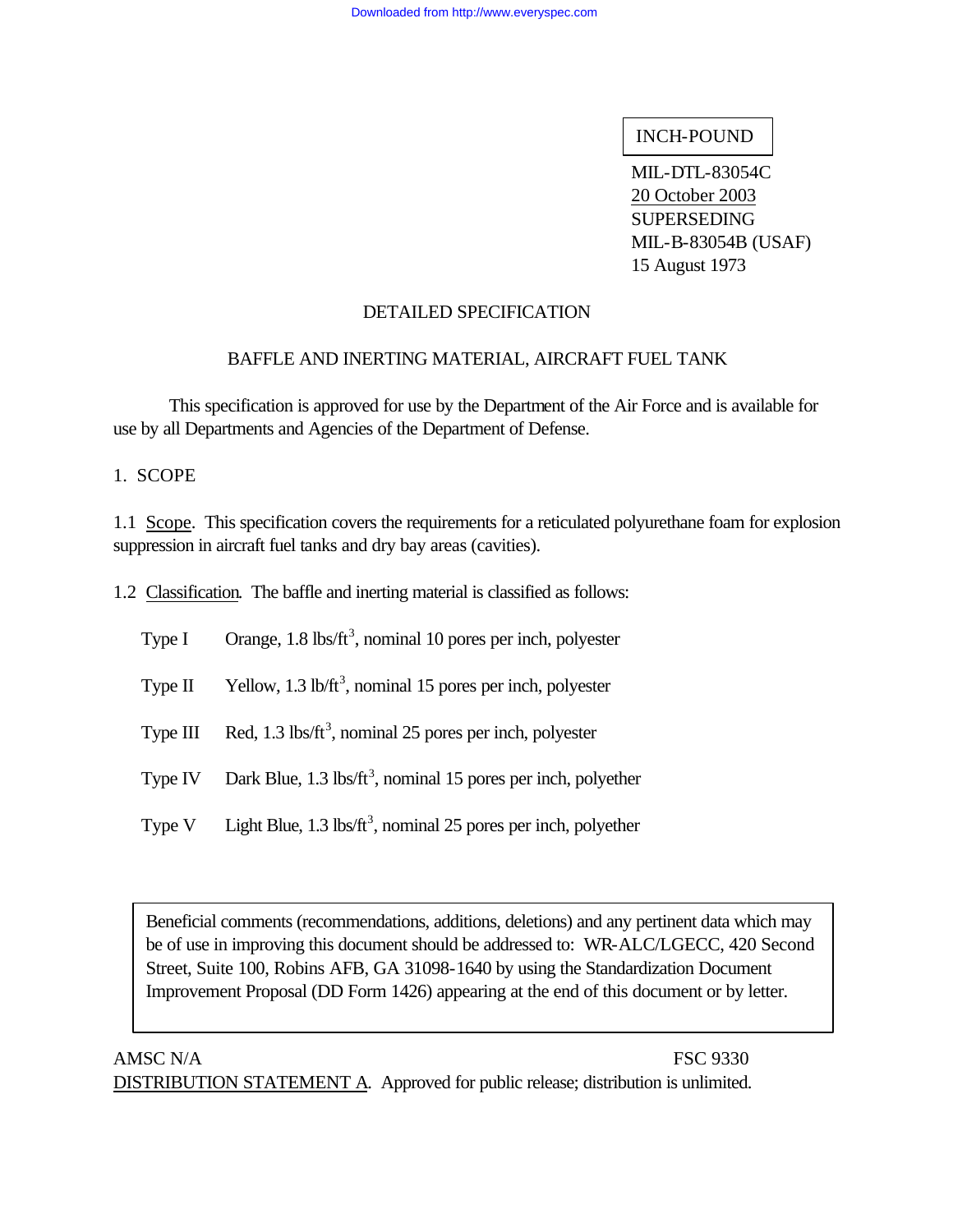1.3 Part or Identifying Number (PIN). The PIN is as follows:

M83054 - 1  $-$  Type: 1 - Type I - Orange, 1.8 lbs/ft<sup>3</sup>, nominal 10 pores per inch, polyester 2 - Type II - Yellow, 1.3 lb/ft<sup>3</sup>, nominal 15 pores per inch, polyester  $3$  - Type III - Red, 1.3 lbs/ft<sup>3</sup>, nominal 25 pores per inch, polyester 4 - Type IV - Dark Blue,  $1.3 \text{ lbs/ft}^3$ , nominal 15 pores per inch, polyether 5 - Type V - Light Blue,  $1.3 \text{ lbs/ft}^3$ , nominal 25 pores per inch, polyether Specification

#### 2. APPLICABLE DOCUMENTS

2.1 General. The documents listed in this section are specified in sections 3 and 4 of this specification. This section does not include documents cited in other sections of this specification or recommended for additional information or as examples. While every effort has been made to ensure the completeness of this list, document users are cautioned that they must meet all specified requirements documents cited in sections 3 and 4 of this specification, whether or not they are listed.

2.2 Government documents.

2.2.1 Specifications, standards, and handbooks. The following specifications form a part of this document to the extent specified herein. Unless otherwise specified, the issues of these documents are those listed in the issue of the Department of Defense Index of Specifications and Standards (DoDISS) and supplement thereto, cited in the solicitation (see 6.2).

#### SPECIFICATIONS

#### DEPARTMENT OF DEFENSE

| <b>MIL-PRF-5606</b> | Hydraulic Fluid, Petroleum Base; Aircraft, Missile And Ordnance |
|---------------------|-----------------------------------------------------------------|
| <b>MIL-DTL-5624</b> | Turbine Fuel, Aviation, Grades JP-4, JP-5, And JP-5/JP-8 ST     |
| <b>MIL-PRF-7808</b> | Lubricating Oil, Aircraft Turbine Engine, Synthetic Base        |
| MIL-DTL-27686       | Inhibitor, Icing, Fuel System                                   |
| MIL-DTL-83133       | Turbine Fuels, Aviation, Kerosene Types, NATO F-34(JP-8),       |
|                     | NATO F-35, And JP-8 + $100$                                     |

(Unless otherwise indicated, copies of the above specifications are available from the Standardization Document Order Desk, 700 Robbins Avenue, Building 4D, Philadelphia, PA 19111-5094.)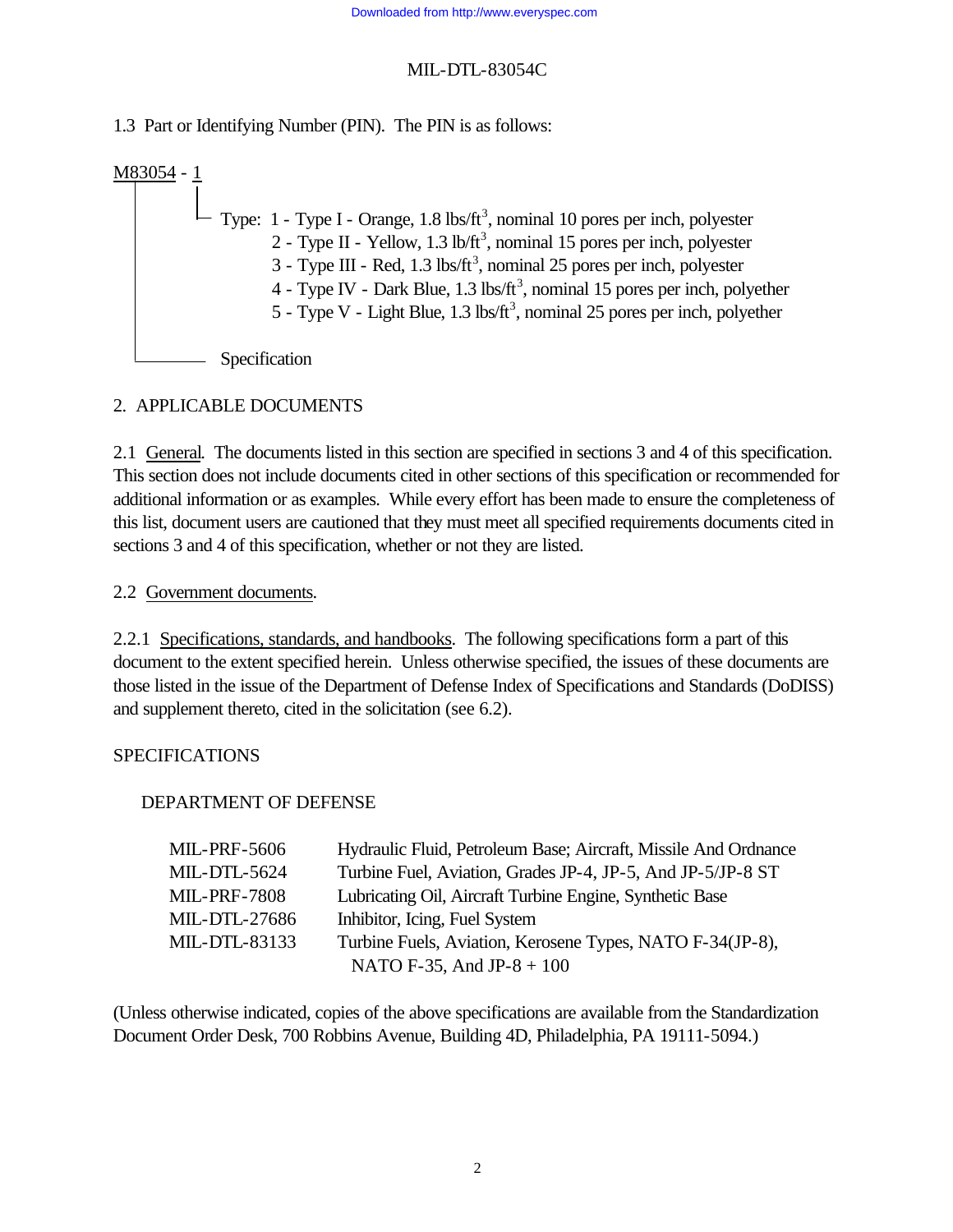2.3 Non-Government publications. The following document(s) form a part of this document to the extent specified herein. Unless otherwise specified, the issues of the documents which are DoD adopted are those listed in the issue of the DoDISS cited in the solicitation. Unless otherwise specified, the issues of documents not listed in the DoDISS are the issues of the documents cited in the solicitation (see 6.2).

American Society for Testing and Materials (ASTM)

| ASTM-D2276        | Fuel, Aviation, By Line Sampling, Particulate Contaminant In   |
|-------------------|----------------------------------------------------------------|
|                   | (DOD Adopted)                                                  |
| ASTM-D3574        | Materials, Flexible Cellular-Slab, Bonded, And Molded Urethane |
|                   | Foams (DOD Adopted)                                            |
| ASTM-D471         | Rubber Property-Effect Of Liquids (DOD Adopted)                |
| <b>ASTM-D4986</b> | Standard Test Method For Horizontal Burning Characteristics Of |
|                   | <b>Cellular Polymeric Materials</b>                            |
| ASTM-D910         | Gasolines, Aviation (DOD Adopted)                              |
| ASTM-G23          | Materials, Nonmetallic, Operating Light-Exposure Apparatus     |
|                   | (Carbon-Arc Type) With And Without Water For Exposure Of       |
|                   | (DOD Adopted)                                                  |

(Application for copies should be addressed to the American Society for Testing and Materials, 1916 Race Street, Philadelphia PA 19103.)

Society of Automotive Engineers (SAE)

| SAE-J1899 | Oil, Lubricating, Aircraft Piston Engine (Ashless Dispersant) |
|-----------|---------------------------------------------------------------|
|           | (DOD Adopted)                                                 |

Metals And Alloys In The Unified Numbering System (UNS) (HS-1086) (DOD Adopted)

UNS A97075 Wrought Aluminum Alloy, Heat Treatable

(Application for copies should be addressed to the SAE, 400 Commonwealth Drive, Warrendale, PA 19103-1187.)

#### 3. REQUIREMENTS

3.1 Qualification. The Baffle and inerting material furnished under this specification shall be products authorized by the qualifying activity for listing on the applicable qualified products list before contract award (see 4.1 and 6.3).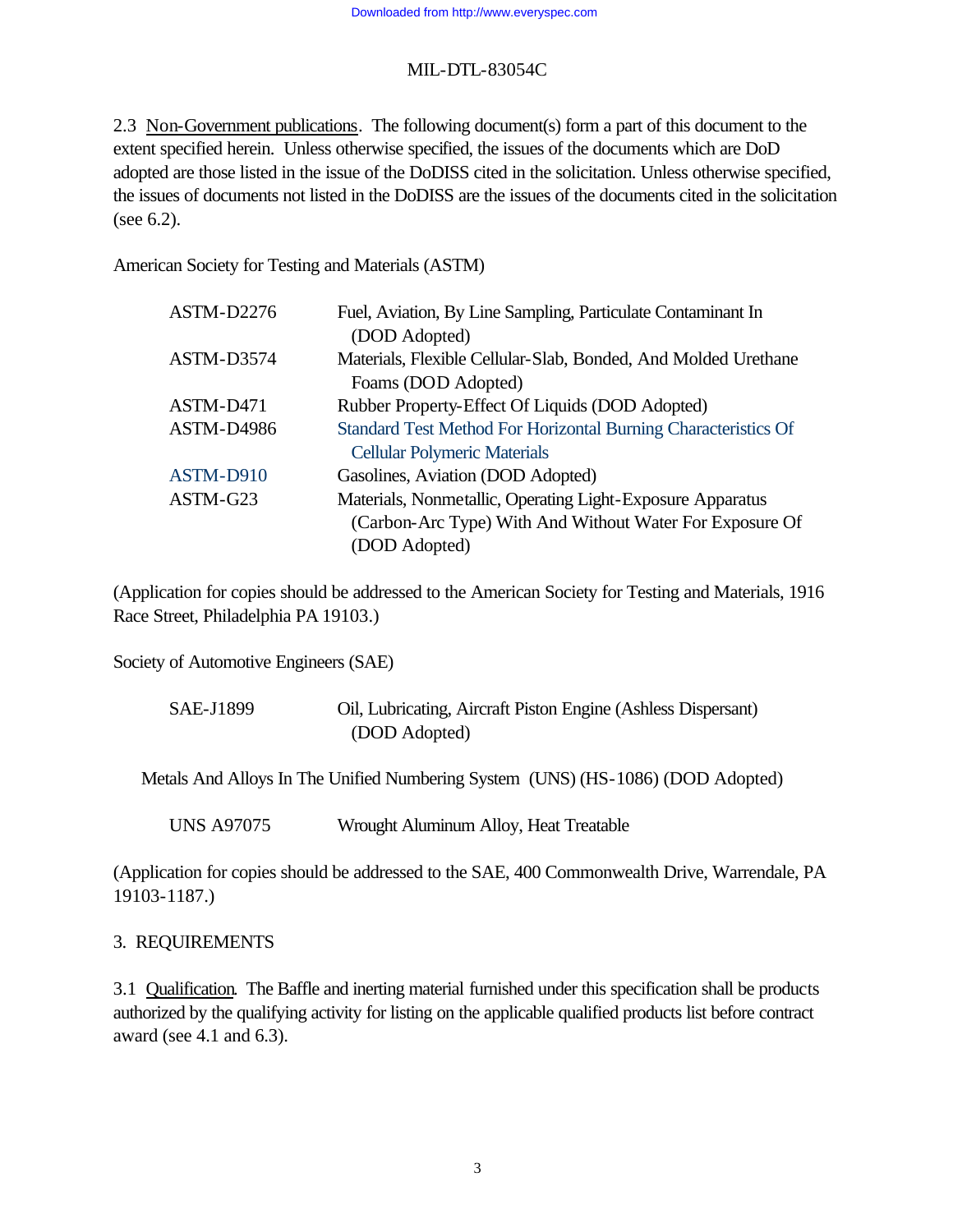3.2 Materials. The raw materials used in processing the baffle and inerting material shall be of the highest quality and standards for commercially available products of this type and shall be of the same formulation as that used in the qualification sample. The end product shall be a flexible urethane foam which is suitable for use in aircraft fuel tanks.

3.2.1 Thermal decomposition. Product toxicological properties relating to thermal decomposition shall be kept to a minimum as to not impose any use restrictions dealing with the safety of personnel.

3.2.2 Tracer element. A tracer element shall be incorporated into the foam formulation of each vendor for identification purposes. The tracer element selected shall be unique to each vendor and shall have a test procedure to identify it.

3.3 Age. The maximum time of delivery from the manufacturer shall not exceed 1 year. If the time since manufacture exceeds 6 months, the baffle and inerting material shall be inspected, and there shall be no evidence of discoloration resulting in surface deterioration. Discoloration of urethane foams with age and exposure to ultraviolet light is a normal occurrence and does not necessarily indicate deterioration.

3.4 Coloring pigments. Coloring pigments shall not be readily extractable when the baffle and inerting material is used in contact with fuels conforming to ASTM-D910, MIL-DTL-5624, and MIL-DTL-83133.

3.5 Infrared spectrum analysis. An infrared spectrum analysis shall be performed as specified (see 4.6.22) to characterize (identify) the baffle material.

3.6 Physical properties and characteristics. The physical properties and characteristics of the baffle inerting material shall be in accordance with table 1.

# 3.7 Performance.

3.7.1 Fluid immersion. The fluid immersion shall be as specified (see 4.6.17). The baffle material shall not have more than 30% loss in dry tension properties after 8 weeks exposure or more than 50% loss after 24 weeks exposure to grade JP-4 turbine fuel conforming to MIL-DTL-5624 at 160°F (71.l°C). In addition, the type IV and V baffle and inerting materials shall not have more than 60% loss in wet tension properties after 24 weeks exposure at  $160^{\circ}$  +5°F (71.1° +2.8°C) to grade JP-5 turbine fuel. When exposed to grade JP-5 turbine fuel at 200°F (93.3°C) for a period of 4 weeks, the baffle and inerting material shall not have more than 30% loss in dry tension properties. When exposed to grade JP-4 turbine fuel at  $75^{\circ}$  +5°F (23.9° +2.8°C) for a period of 4 weeks, types IV and V baffle and inerting material shall not have more than 60% loss in wet tensile strength, compression load deflection, elongation, and tear resistance as specified (see 4.6.17 f.).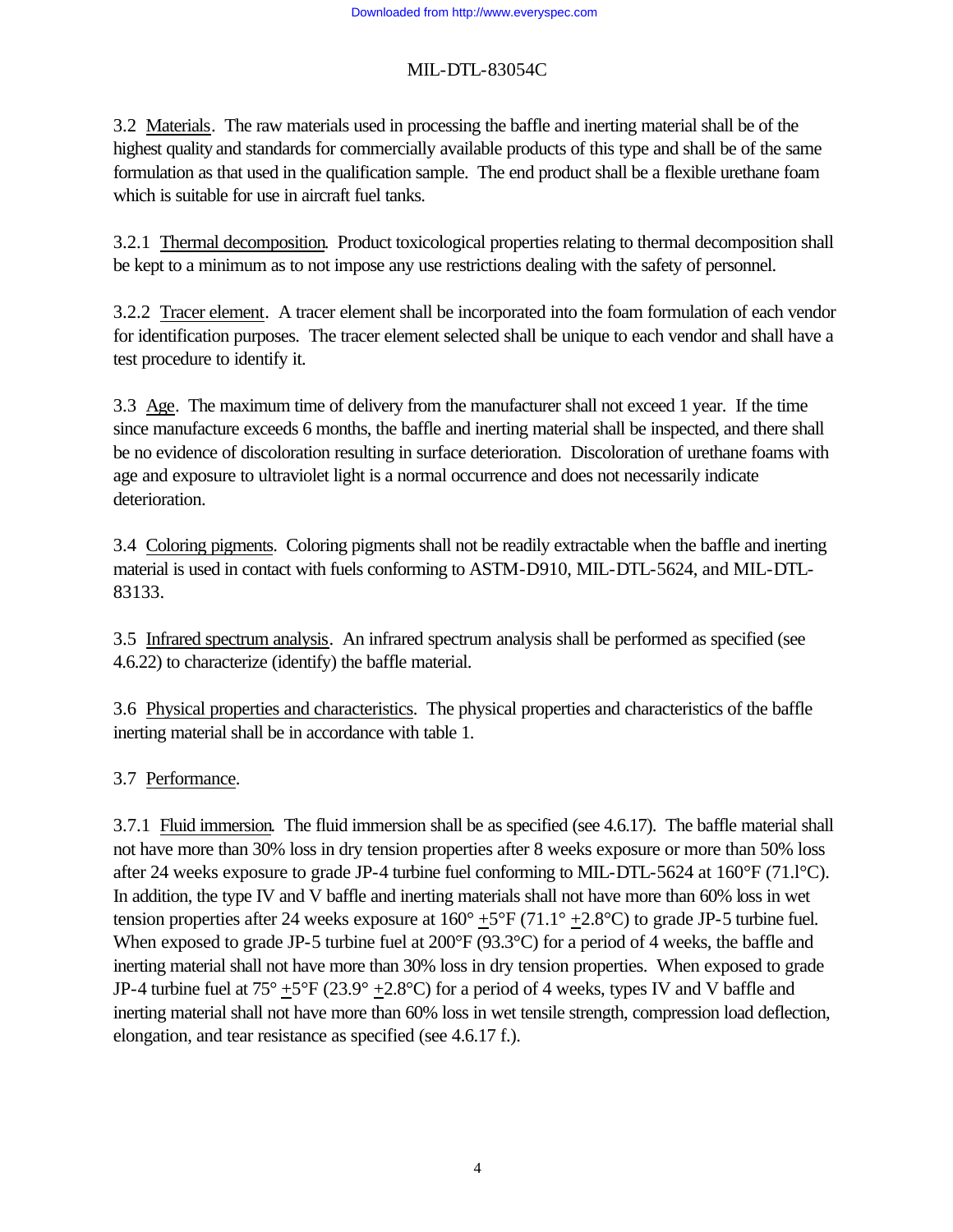# 3.7.2 Hydrolytic stability.

3.7.2.1 200°F Temperature exposure. Types I, II, and III baffle and inerting material shall withstand exposure to a temperature of  $200^{\circ}$  +5°F (93.3° +2.8°C) and 95% relative humidity for a period of 4 days with no more than 75% loss in tensile strength. Type IV and V baffle and inerting material shall withstand exposure to  $200^{\circ}F + 5^{\circ}F (93.3^{\circ} + 2.8^{\circ}C)$  and 95% relative humidity for a period of six weeks with no more than 75% loss in tensile strength (see 4.6.18.1).

3.7.2.2 160°F Temperature exposure. Types I, II and III baffle and inerting material shall withstand exposure to  $160^{\circ}$  +5°F (71.1° +2.8°C) and 95 +5% relative humidity for a period of 4 weeks with a maximum loss in tensile strength of 95%. Types IV and V baffle and inerting materials shall withstand exposure to  $160 + 5^{\circ}F (71.1^{\circ}C + 2.8^{\circ}C)$  and  $95 + 5\%$  relative humidity for a period of 24 weeks with a maximum loss in tensile strength of 50% (see 4.6.18.2).

3.7.2.3 Immersion at 160°F. The type I, II, and III baffle and inerting material shall withstand immersion in pure distilled water at  $160^{\circ}$  +5°F (71.1° +2.8°C) for 4 weeks with maximum loss in tensile strength of 50% (see 4.6.18). Types IV and V baffle and inerting materials shall withstand immersion in pure distilled water at  $160^{\circ}$  +5°F (71.1° +2.8°C) for 24 weeks with maximum loss in tensile strength of 80% (see 4.6.18.3).

3.7.2.4 Dry heat exposure. The material shall withstand exposure to dry heat. Maximum allowable loss in tensile strength shall be 75% after 4 weeks at 250°F (121.l°C) (see 4.6.18).

3.7.3 Flame arrestor characteristics. The minimum acceptable flame arrestor characteristics criteria shall be as follows (see 4.6.19.2):

Single void ignition overpressure limit at 3 psig initial pressure for:

a. Types I, II and IV baffle material at 10 and 20% ignition void: 15 psig maximum.

b. Types III and V baffle material at 30 and 35% void: 15 psig maximum

3.7.3.1 Minimum arrestor thickness. The minimum arrestor thickness  $(T_m)$  required to prevent flame propagation for types III and V material shall be:

a. At 0 psig initial pressure and combustion volume of 16.7% shall be 3 inches maximum.

b. At 3 psig initial pressure and combustion volume of 16.7% shall be 5 inches maximum.

3.7.4 Corrosion and adhesion. The baffle material shall neither adhere to nor show any evidence of pitting, erosion, or corrosion to metal plates when exposed in contact with UNS A97075 Aluminum Alloy (7075) as specified (see 4.6.20).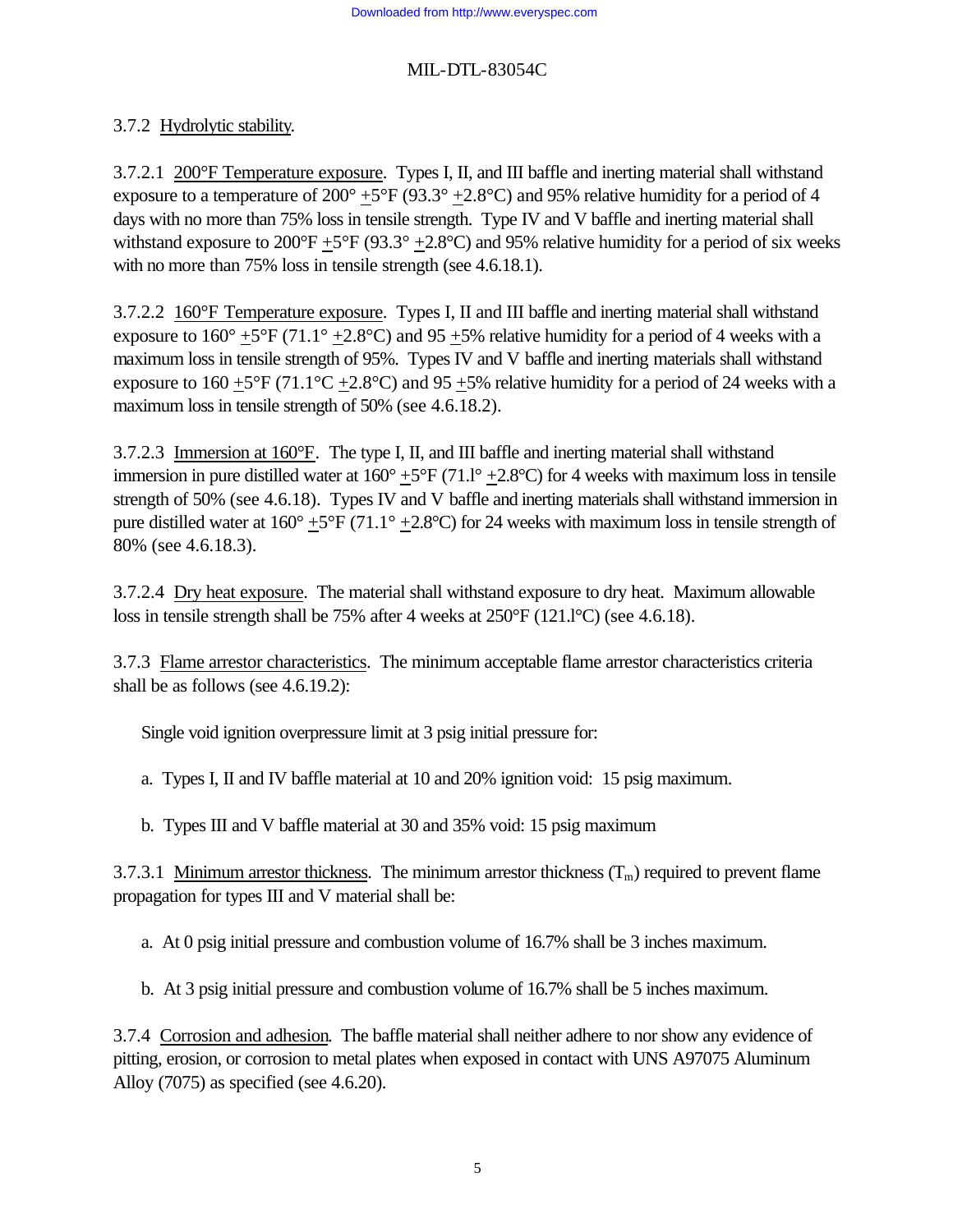3.7.5 Sunshine. The baffle material shall be exposed to sunshine as specified (see 4.6.21), to determine the loss of tensile strength due to radiation.

3.8 Dimensions and tolerances. Baffle and inerting material shall be in the following size buns:

Type I - 40x80x8 inches

Types II, III,  $V - 44x110x12$  inches

Type IV - 44x110x8 inches

3.8.1 Optional bun sizes. Optional bun sizes of the baffle material may also be produced by the manufacturer provided the following sizes are included: 40x80x8 inch size for types II, III, IV, and V, 44x110x8 inch size for types I, II, III, and IV. Production tolerance limits on bun sizes shall be as follows:

- a. Thickness  $+1/8$  inch
- b. Length and width  $+1,-0$  inch

3.9 Identification of product. The baffle material shall be sealed in a clean polyethylene bag as it comes off the production tine. A labeled card shall be provided inside the bag which clearly identifies the manufacturer's part number, date of manufacture, production run number, loaf, and bun number. Where applicable, the government contract or order number shall be included. There shall be no color coding or marking on the bun surface.

3.10 Workmanship. The baffle material shall be fabricated in accordance with high-grade manufacturing practices covering this type of material. The baffle material shall be suitable for its intended use and free of defects which may affect its performance. It shall be of a uniform color and free from excessive voids.

# 4. VERIFICATION

4.1 Classification of inspections. The inspection requirements specified herein are classified as follows:

- a. Qualification inspection (see 4.4).
- b. Conformance inspection (see 4.5).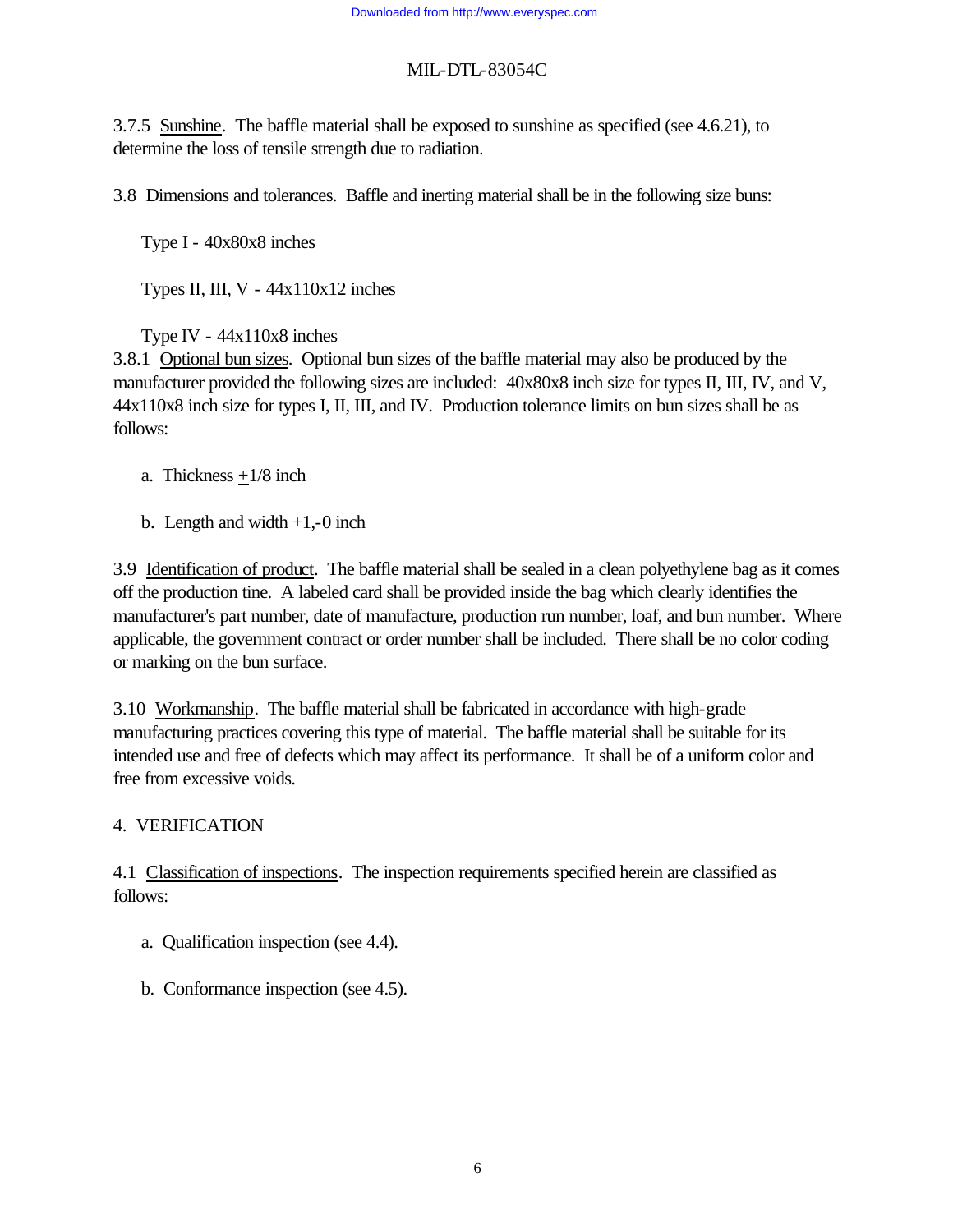# 4.3 Test conditions.

4.3.1 Temperature and humidity. Unless otherwise specified herein, all tests shall be conducted under known conditions of temperature and relative humidity. Prior to physical property testing, specimens shall be preconditioned in the test environment a minimum of 30 minutes.

4.3.2 Test fluids. Unless otherwise specified herein, the test fluids shall be of known properties and certified in accordance with the referenced military specification. The turbine fuels conforming to MIL-DTL-5624 may be obtained from the qualifying activity along with a certified test report defining, as a minimum, the specific gravity, distillation, aromatic content, existent gum, sulfur content, Reid vapor pressure (grade JP-4 turbine fuel only), and anti-icing additive level in accordance with MIL-DTL-27686.

4.3.3 Basic property testing. Unless otherwise specified herein, all basic property tests shall be in accordance with the applicable sections specified in Part 28 of ASTM-D3574. In the case where more than one specimen is tested, the average shall be determined. However, all values shall be reported for all but production testing. Unless otherwise specified, all sample specimens shall be tested in the dry condition. In the case where fuel wet testing is required (special tension, tear resistance, and compression load deflection tests) the specimen should be removed from the test fluid immediately prior to property testing, drained of excess fuel, and then tested.

4.3.4 Specimen cutting. Unless otherwise specified herein, specimen cutting shall be by die or saw cutting.

4.4 Qualification inspection (see 6.2).

4.4.1 Samples. The specific bun of material chosen for the qualification tests shall be typical of future production buns in terms of density and porosity (air pressure drop). Unless otherwise specified herein, this bun shall be selected from near the mid range in allowable porosity properties.

4.4.1.1 Specimen section location. All specimens shall be prepared from production material within the test section locations specified herein.

4.4.1.2 For qualification and process control tests. For qualification and process control tests, the test section shall consist of a full-size bun which has been sectioned to provide for all the qualification test samples and test specimens. All qualification test specimens used shall be from the same machine run of production material and from tile specified area defined under 4.6. Where practicable, the material used shall be representative of the mid range in density and pore size (air pressure drop) for the given product.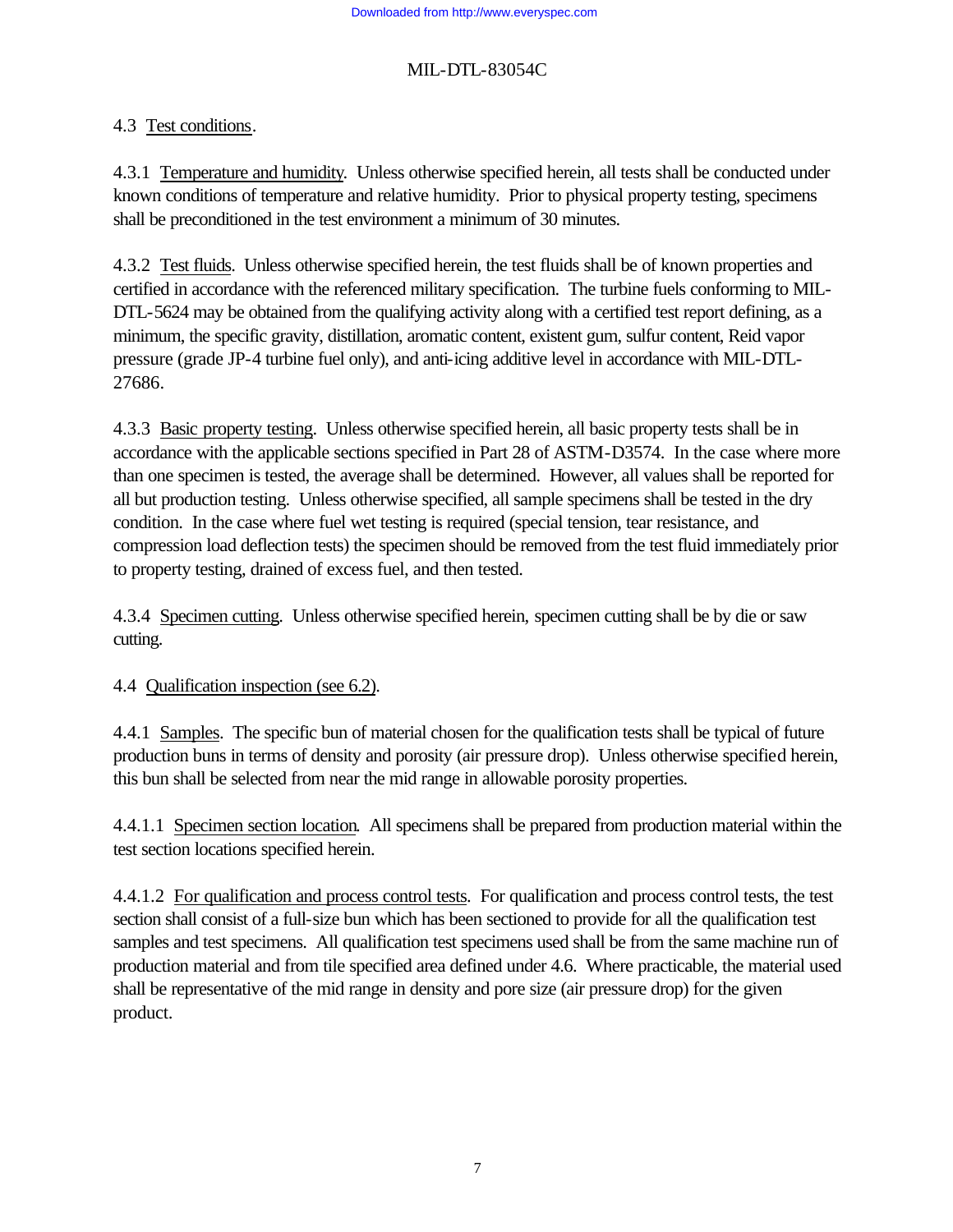4.4.1.3 For production and lot testing. For production and lot testing, the test section shall consist of a section approximately 15 inches long by the normal bun height and width which has been processed along with normal production material. Location of the specific test samples within the test section shall be in accordance with the guidelines specified (see 4.6). Specimen measurements shall be in accordance with ASTM-D3574.

4.4.1.4 Quantity of specimens. Unless otherwise specified herein, three specimens per sample shall be tested. The value reported shall be the average of those observed. If any value deviates more than 20% from the average value, two additional specimens shall be tested and the average for all five values shall be reported.

4.4.3 Qualification inspection. The qualification inspection shall consist of all the tests specified (see 4.6).

- 4.5 Conformance inspections. Quality conformance inspections shall consist of the following tests:
	- a. Production tests (see 4.5.1)
	- b. Lot tests (see 4.5.2)
	- c. Process control tests (see 4.5.3)
	- d. Examination of product (see 4.6.1)

4.5.1 Production tests. Production tests shall be conducted on each run of material produced (see 6.3.1). The minimum testing frequency shall be every 300 linear feet of types I, II, and III baffle material and every 180 linear feet of types IV and V baffle material. The following production tests shall be conducted:

- a. Color test (see 4.6.2)
- b. Density test (see 4.6.3)
- c. Porosity (air pressure drop) test (see 4.6.4)
- d. Tensile strength and elongation tests (see 4.6.5)
- e. Entrained solid contamination tests (see 4.6.15)
- f. Steam autoclave exposure test (see 4.6.16)

The steam autoclave exposure test specified (see4.6.16) shall be conducted once for each machine run to verify the hydrolytic stability characteristics of the material.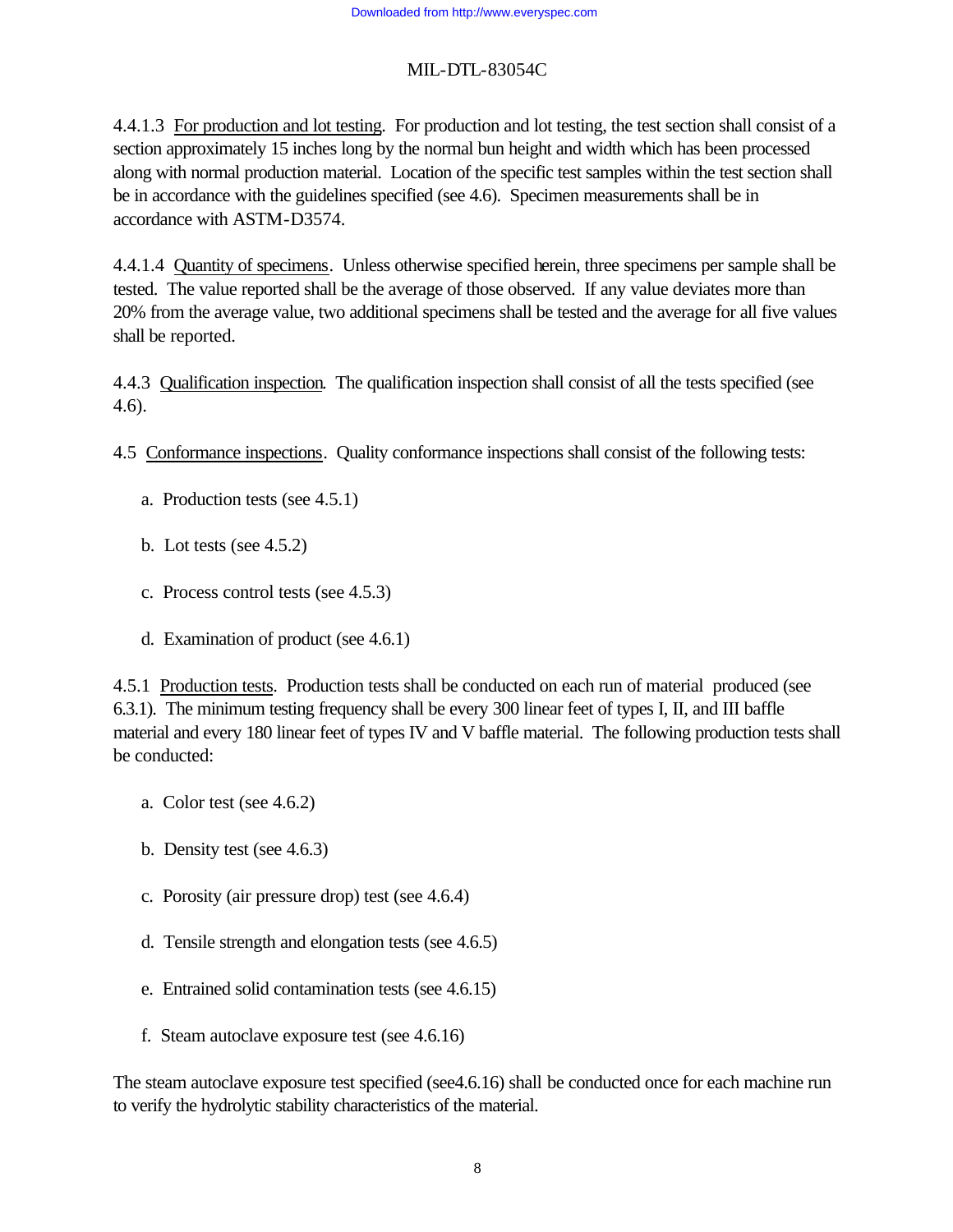4.5.2 Lot tests. In addition to the production tests specified (see 4.5.1), the compression load deflection test specified (see 4.6.8) and the fuel retention test interval, whichever occurs first. The test results shall be submitted to the qualifying activity for review.

4.5.2.1 Rejection and retest. Failure of any of the test specimens to conform to the applicable requirements in see 3.6 and table I shall require a retest of the property which failed on an additional set of test specimens from the same test section. Additional testing will be authorized by the qualifying activity in order to isolate the extent of defective material. In the event of failure of any of the retested specimens, the material represented by those specimens shall be rejected.

4.5.3 Process control tests. In addition to the production and lot tests, the following tests shall be conducted on production material at 12-month intervals, and the results shall be forwarded to the qualifying activity:

- a. Tensile stress test (see 4.6.5)
- b. Tear resistance test (see 4.6.6)
- c. Fuel and water retention tests (see 4.6.10.1)
- d. Flammability tests (see 4.6.11)
- e. Volume swell in JP-4 for types IV and V (see 4.6.13)
- f. Fluid immersion in JP-4 at  $75^{\circ}F(23.9^{\circ}C)$  for 4 weeks (types IV and V) (see 4.6.17)
- g. Hydrolytic stability tests for types I, II, and III at 160°F for 6 weeks (see 4.6.18)
- h. Hydrolytic stability tests for type IV and V at 200°F for 6 weeks (see 4.6.18.1)

4.5.3.1 Process control samples and data. The following samples, if requested, and production data shall be forwarded to the qualifying activity along with the process control test data:

a. Retention test specimens (4.6.10) and porosity (air pressure drop) test specimens (4.6.4).

b. Samples from the process control bun, size 20x20 inches by the bun height.

c. If requested, a copy of the production test data on all baffle material produced during the previous 12 months.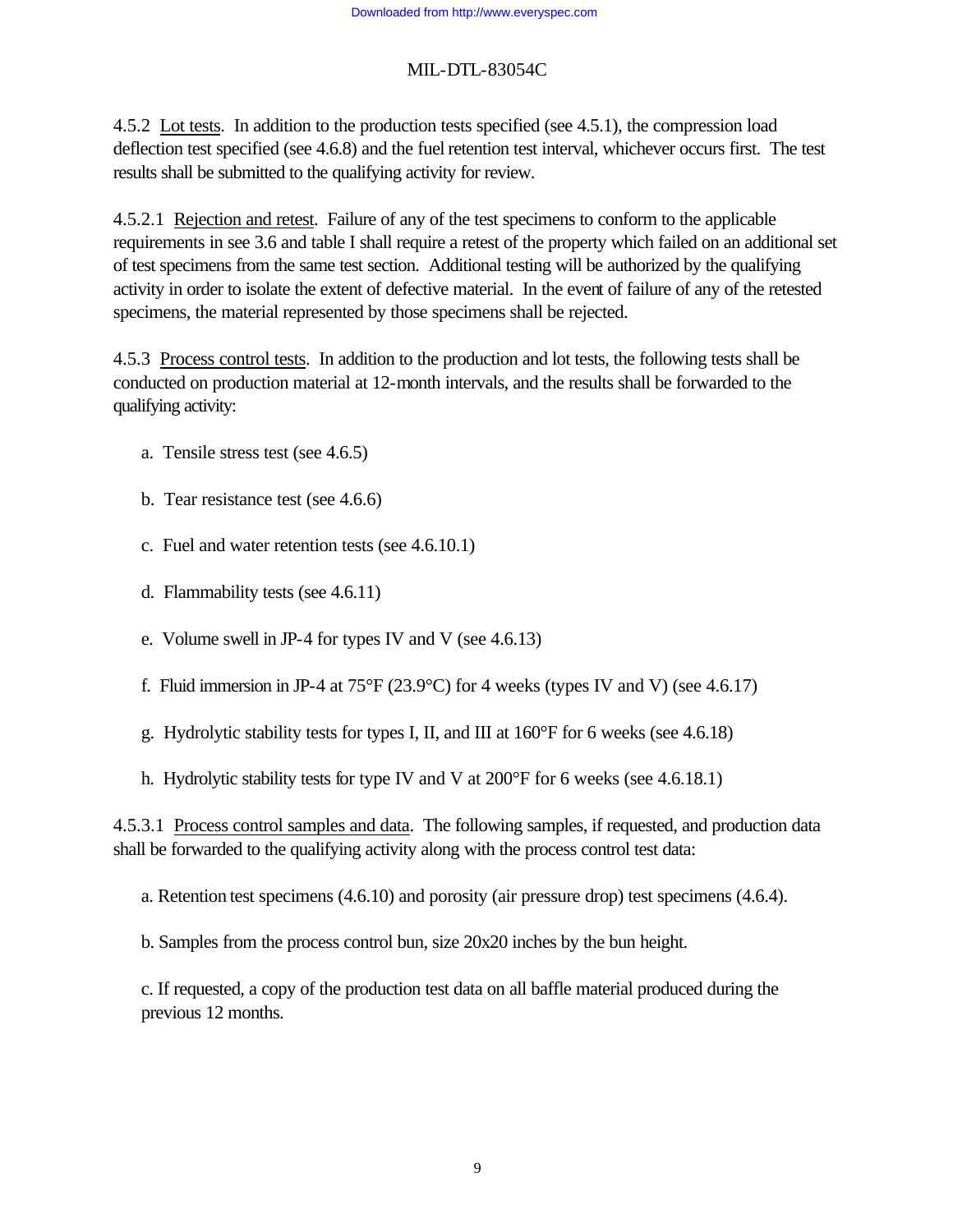4.5.3.2. Rejection and retest. Failure of any of the test specimens to conform to the process control requirements specified herein shall require a retest of one additional set of test specimens for the property that failed from the same test section. In the event of failure of any of the retested specimens, production shall be halted and no additional baffle material accepted until the reason for failure has been determined and corrective action taken. The qualifying activity shall be notified of any test failures encountered.

# 4.6 Test methods.

4.6.1 Examination of product. Each finished bun of material shall be visually inspected for consistency of cell structure, color, complete reticulation, obvious voids, or surface imperfections and the dimensional tolerances specified in 3.8 prior to final packaging. Criteria for rejection of buns shall be any exterior surface defects that could seriously affect the end function of the product, such as:

a. Excessive cleaves, voids, or splits.

b. Holes larger than 0.5 inch diameter and of 0.5 inch depth, not to exceed four per bun and no closer than 2 feet.

c. Level of non-reticulation not to exceed 0.43% of the total surface area or 0.07% of the total volume, based on the standard size bun.

4.6.2 Color test. Testing for color shall be by visual analysis. The baffle material shall be of a uniform bright color as specified in table I. Any unusual color variations over the foam surface shall be cause for rejection, especially distinct surface darkening due to dirt, contamination, or surface deterioration.

4.6.3 Density test. One test specimen shall be tested in accordance with ASTM-D3574 (Suffix W). Specimen size shall be  $3x7x10$  inches, such that the 3-inch dimension is in the direction of the width (see 6.3.3) and the 7-inch dimension is in the direction of rise (6.3.4) of the test section. The results shall be reported to the nearest 0.1 pound per cubic foot.

4.6.4 Porosity (air pressure drop) test. The pore size shall be determined by the air pressure drop technique specified herein. Two specimens for each production and lot sample shall be run. For qualification, three specimens shall be tested. The cylindrical specimen shall be 10 inches in diameter by 1 +0.02 inch thick, where the 1-inch dimension is in the height direction of the test section. For production and lot testing, the porosity test specimens shall be taken within the top and bottom three inches of the test section heist (foaming height). For qualification testing, the three specimens shall be taken from the same location but from the upper, middle, and lower portions of the bun height. Pressure drop measurements shall be made using a porosity test jig (see figure 1 for details) which has been properly calibrated. Calibration shall be conducted on a daily basis using a special pressure drop screen in order to determine the reference setting for the orifice differential manometer. Prior to sample testing, both manometers shall be adjusted to zero with no airflow. The specimen shall then be inserted into the sample holder until it is properly seated into the cutout. The blower shall be started and the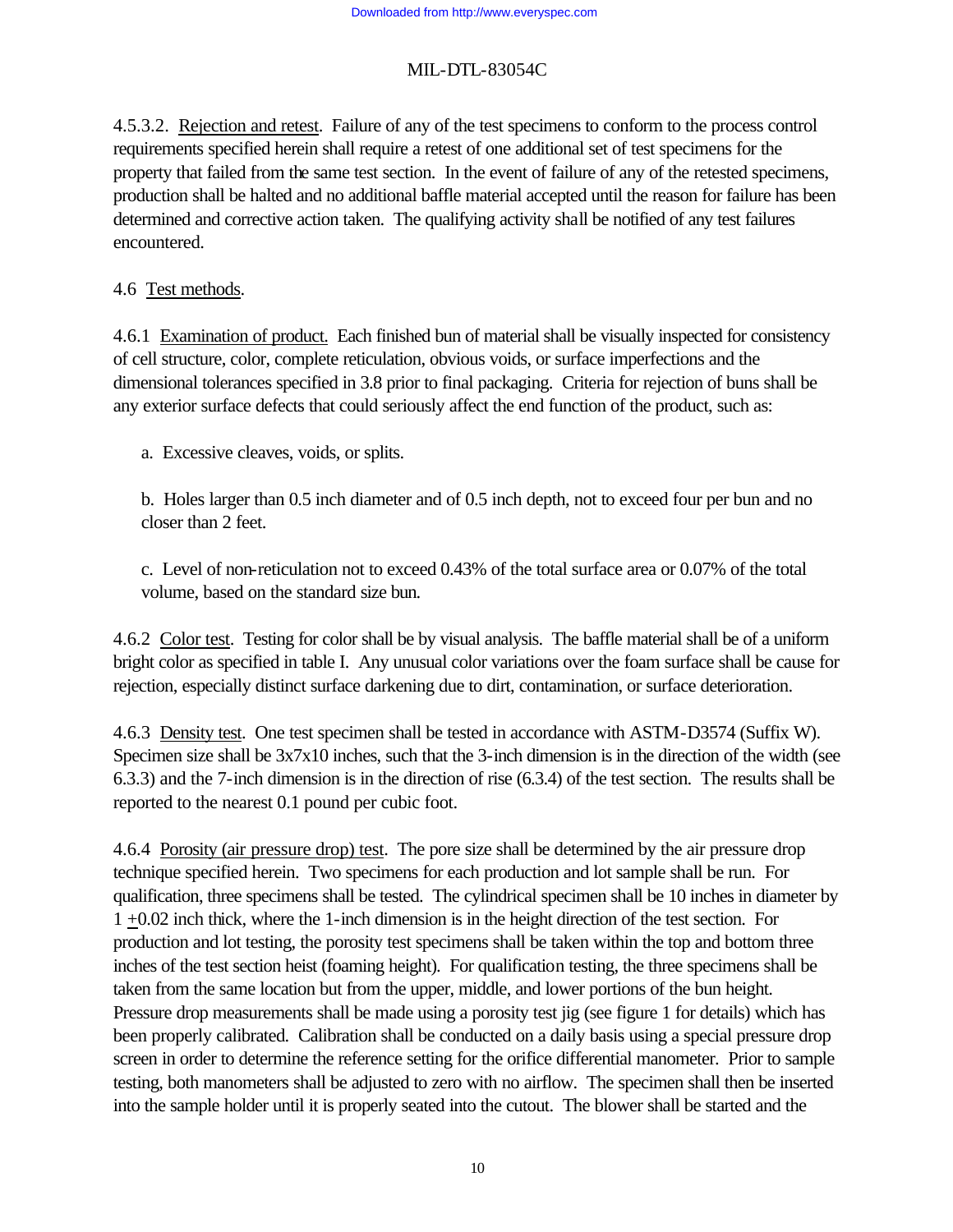airflow set to coincide with the daily reference calibration setting on the orifice differential manometer. Next read the sample pressure drop (uncorrected) to the nearest 0.005 inch on the 4-inch manometer (designated sample differential). The value shall then be corrected for thickness (if other than 1.00 inch thickness) by dividing it by the measured sample thickness. This corrected air pressure drop shall then be compared to the porosity curve (figure 2) in order to determine the average pore size for the sample specimen. The sample pressure drop and average pore size shall be reported. Note: The porosity values shown on figure 2 are assigned and do not necessarily relate directly to the actual number of pores per lineal inch.

4.6.5 Tensile strength, tensile stress, and ultimate elongation tests. Tension tests including tensile strength, tensile stress at 200% elongation, and ultimate elongation shall be conducted in accordance with ASTM D 1564-71 entitled: "Die for Stamping Tension Specimens". The approximate size of the dry specimen shall be *5.5* by 1 by 0.5 inches thick. For all but qualification, three specimens per sample shall be tested. If any value deviates more than 20% from the average, two additional specimens shall be tested and the average of all five reported. For qualification, 10 specimens shall be tested and all values reported. In addition, a copy of the recorded traces shall be included in the test report. The tensile strength and stress shall be reported in pounds per square inch, and ultimate elongation in percent. Tension specimens shall be taken from the upper half of the test section, and the orientation shall be such that the 1/2 inch dimension is always in the direction of rise (see 6.3.4) and the largest dimension (5.5 inches) is always in the machine direction (see 6.3.5). For special fuel wet tension tests the specimens shall be identical to those for dry testing. Specimen cross sectioned areas shall be measured on the dry specimen prior to test fluid exposure and recorded for later usage. When testing the specimen should be removed from the fluid prior to tension tests, drained, and immediately tested. Do not allow the sample to air dry as it will drastically affect the test results. Original dry specimen measurements taken prior to fluid exposure shall be used for calculating the wet tensile strength.

4.6.6 Tear resistance test. Three specimens shall be tested, in accordance with ASTM-D3574 (suffix G) using a crosshead speed of 20 inches per minute. Dry specimen size shall be 6x1x1 inch where the 6-inch dimension is in the machine direction and the slit cut is parallel to the direction of rise. The tear resistance shall be reported in pounds per lineal inch of thickness. Specimens shall be cut from l-inch thick slabs of material. For fuel wet tear resistance tests the specimen shall be tested immediately after removal from the fluid. Original dry specimen measurements taken prior to fluid exposure shall be used for calculating the wet tear resistance.

4.6.7 Constant deflection compression set test. Three specimens shall be tested in accordance with method B of ASTM-D3574 at a 50% deflection. Sample size shall be 4x4x3 inches. The three specimens shall be cut from the same 3-inch-thick slab located in the middle of the test section (bun) height and adjacent to the specimens used in the compression load deflection test specified (see 4.6.8). The specimens shall be tested (compressed) in the direction of rise (3-inch dimension). Results for all specimens shall be reported in percent of original thickness.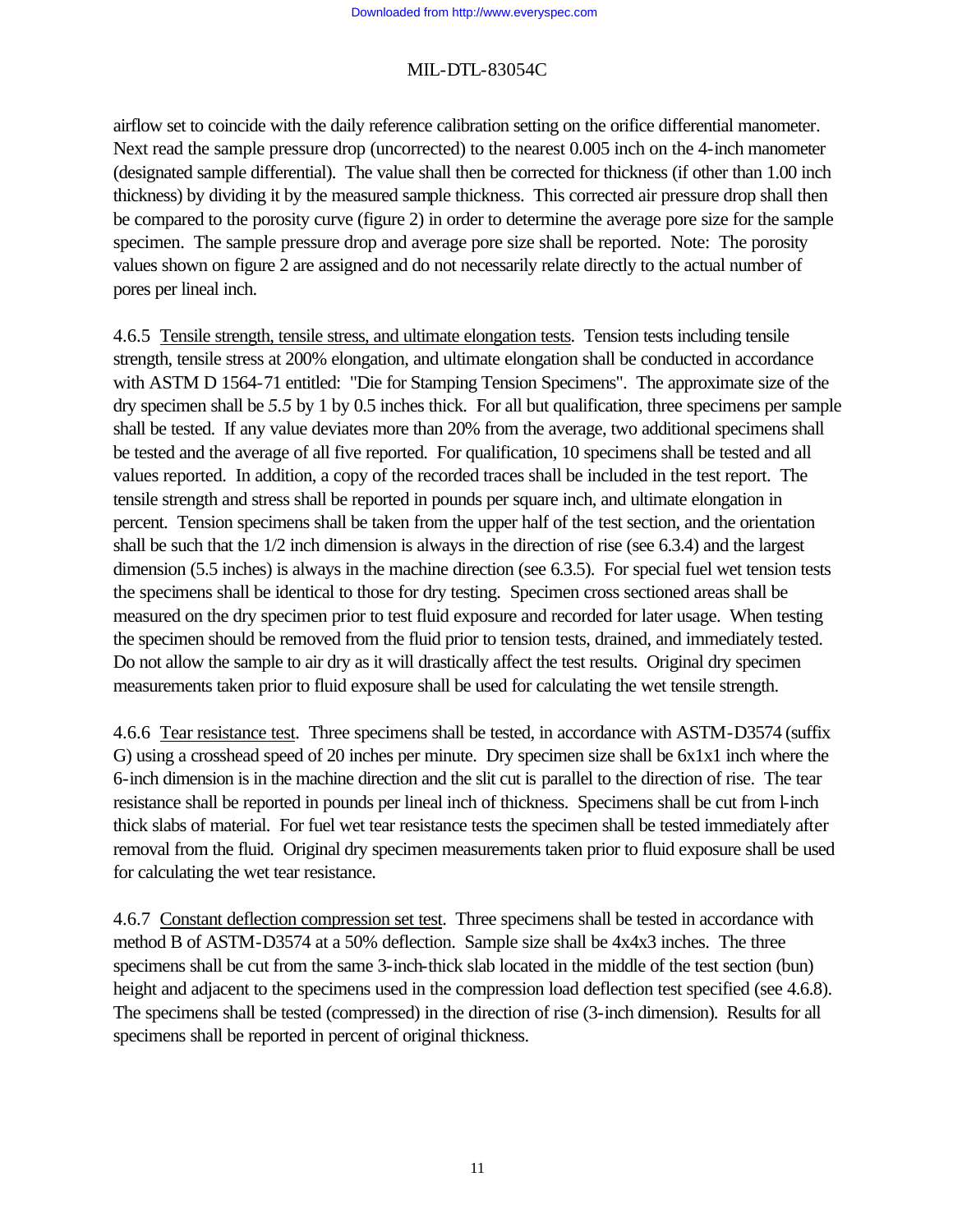4.6.8 Compression load deflection test. Three specimens shall be tested in accordance with ASTM-D3574 (suffix D) at the 25- and 65- percent deflection level after 1 minute at each deflection point. Specimen size shall be 4x4x3 inches and taken near the middle of the bun height such that the 3-inch dimension is in the direction of material rise. New material shall be aged for a minimum of 96 hours following thermal reticulation prior to compression load deflection testing. Tests shall be conducted in the direction of material rise. Prior to testing, the specimens shall be preflexed twice to 80% compression. A copy of the recorded traces for each test shall be included in the test report and results reported in pounds per square inch. For wet compression load deflection properties the test specimen shall be tested immediately after removal from the fluid. The original dry specimen measurements taken prior to fluid exposure shall be used for determining the wet compression load deflection properties.

4.6.8.1 Load deflection curve. For qualification and process control testing, load deflection curves shall be recorded for the specimens specified (see 4.6.8) during both preflexing up to 80% deflection. The recorded curves shall be submitted to the qualifying activity with the test specimens as specified herein.

4.6.9 Fuel displacement test. One sample per test shall be run using grade JP-5 turbine fuel conforming to MIL-DTL-5624, and the average reported as the fuel displacement. The test shall be conducted at standard conditions using a standard 1,000 mi capacity cylinder having l 0- to 20- mi graduations. Each specimen shall be cut into a cylindrical shape having a diameter approximately equal to that of the graduated cylinder and a length sufficient to fill the test cylinder to the 900-ml mark. Specimens shall be cut in the direction of the material rise (bun height). Fuel shall be added to the 900-mi mark in the graduated cylinder and the specimen slowly added until it is completely immersed. The specimen shall be immersed for a period of 24 hours to obtain maximum swelling effects. The new fluid level shall be noted and the increase in milliliters shall be recorded. The displacement shall be calculated as follows:

percent Volume Displacement = milliliters increase x 100 original fluid volume

4.6.9.1 Calculated fuel displacement. The theoretical volume replacement of the material as calculated from the following formula and based on the material density specified (see 4.6.3) shall be reported:

percent displacement (volume) =  $\frac{\text{material density}}{\text{(lbs/ft}^3)\times 100}$ density of polyol(s) polymer  $(lbs/ft^3)$ 

4.6.10 Fuel and water retention tests.

4.6.10.1 Fuel retention tests. Fuel retention shall be determined on a 6x6x6 inch specimen using grade JP-5 turbine fuel conforming to MIL-DTL-5624 having a specific gravity of 0.788 to 0.845. Four specimens shall be cut from the center of the test section (bun) height directly adjacent to each other. These shall be identified at the top surface, and two each shall be identified for the fuel retention test specified herein and the water retention test specified (see 4.6.10.2). A porosity test specimen shall be taken directly above the type I materiel retention specimens and tested as specified (see 4.6.4) to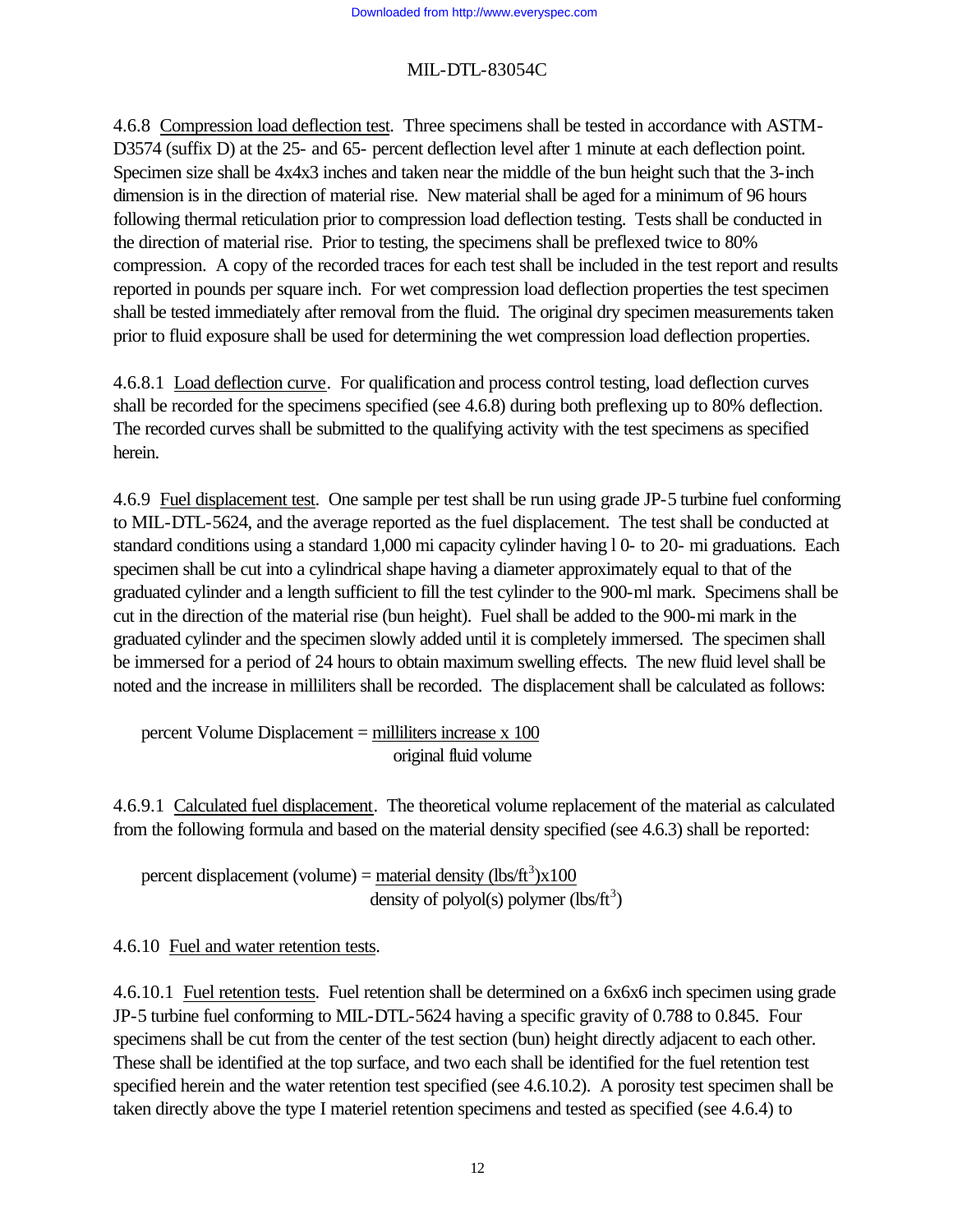establish the effective porosity. For types II, III, IV and V material, porosity specimens shall be taken directly above and below the retention specimens and tested as specified (see 4.6.4). All retention and porosity (air pressure drop) specimens shall be properly labeled on the top surface and submitted to the qualifying activity if requested. One fuel retention specimen shall be tested in accordance with the following procedure, and all applicable data shall be recorded:

a. The specimen shall be preconditioned at a temperature of  $75^{\circ}$  +5°F (23.9<sup>°</sup> +2.8°C) for a minimum of 30 minutes, weighted to the nearest 0.1 gram, and the dimensions measured in accordance with ASTM-D3574. The grade JP-5 test fluid shall be prefiltered through a 0.8-micron filter as specified (see 4.6.15) and then adequately preconditioned at the test temperature. Just prior to use, the fluid shall be tested for specific gravity (density') and temperature.

b. The retention test apparatus shall be sized to approximately  $7x7x10$  inches and shall have a means of draining the fuel from the bottom at the rate of  $500 + 50$  cc/minute. The draining drop rate in this particular apparatus should approximate 0.5 inch per minute. The test fluid shall be charged in the container to a level which corresponds to approximately 0.5 inch above the top of the specimen.

c. Next, the specimen shall be slowly placed into the container such that the specimen is oriented in the direction of rise (bun height) and supported off the bottom of the container by two glass rods and spaced 0.5 inch from all sides of the container. Fuel shall then be drained at the prescribed rate until flow ceases and the specimen then allowed to drain in this position for an additional 2 minutes.

d. The specimen shall then be carefully removed from the container and weighed to the nearest 0.1 gram. Care should be taken not to spill the fluid from the bottom surface of the specimen when removing from the test rig. Using the specimen weights before and after fluid wetting in grams, specimen volume in cubic centimeters, and fuel density in grams per cubic centimeter, the percent volume retention shall be calculated as follows:

percent retention = (wet specimen weight-dry specimen weight)x100 specimen volume x density of fuel

e. All values, including test fluid temperature, shall be reported.

4.6.10.2 Water retention test. Using one water retention specimen specified (see 4.6.10.1), the volume percent retention shall be determined using the same procedure. The test fluid shall be unused distilled water which has been tested for temperature and density just prior to use. CAUTION: Do no run more than two tests per batch of water.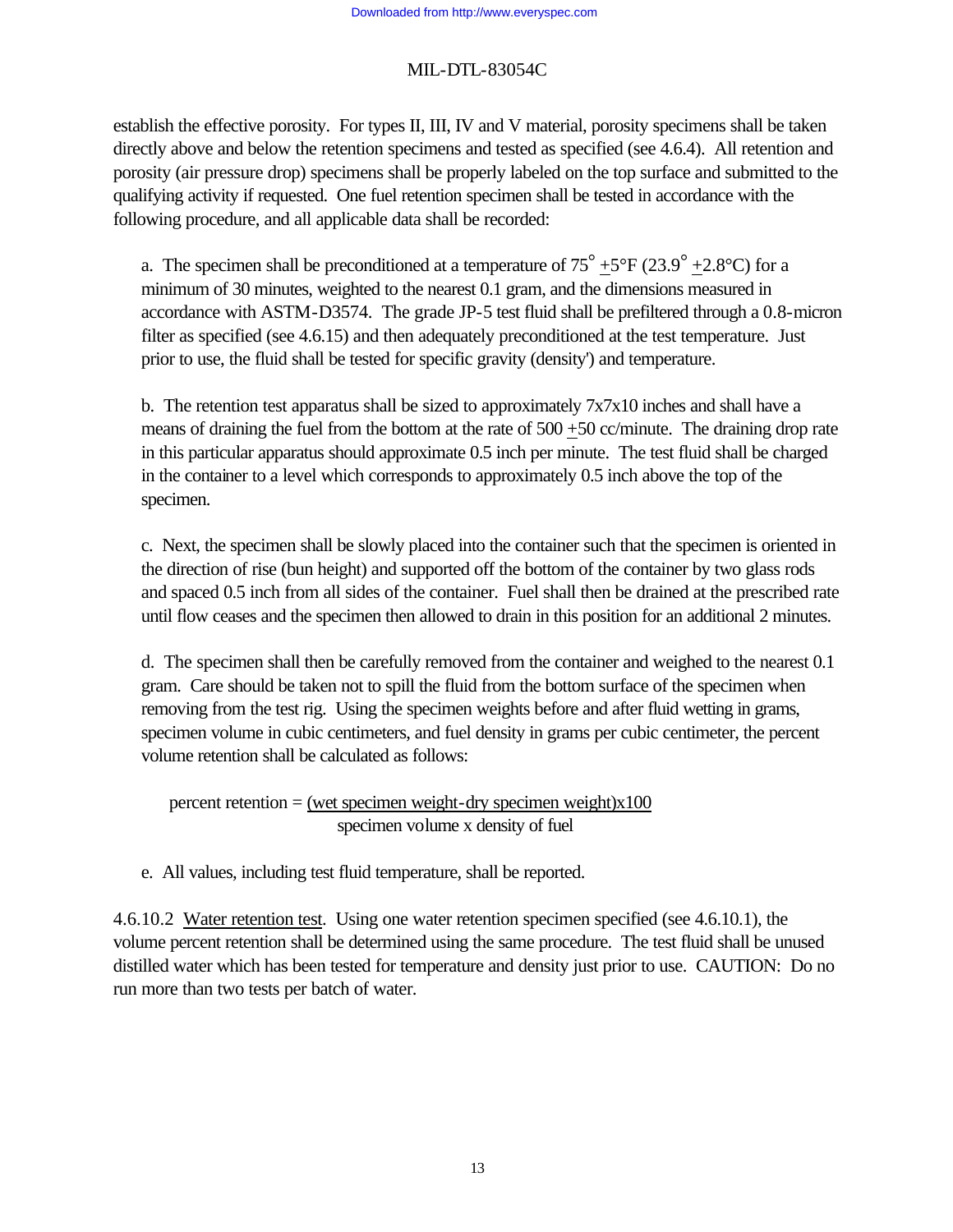4.6.11 Flammability test. Five specimens shall be tested in accordance with the procedures specified in ASTM D-4986. Specimen size shall be 6x2x05 inches. Flammability specimens shall be taken from the upper half of the test section, and the orientation shall be such that the 6-inch dimension is in the machine direction (length) and the 1/2 inch dimension is in the direction of rise (height). All test values shall be reported and the average flammability shall be calculated in inches per minute.

4.6.12 Extractable material test. The extractable material test shall be conducted on one test specimen. The specimen size shall be 1x1x2 inches and cut by means of a saw or die. Preconditioning of the specimen shall include drying at 90°C (194°F) for 15 minutes and then cooling the specimen in a desiccator for a minimum of 30 minutes. Immediately following the preconditioning, the specimen shall be weighed to the nearest 0.10 milligram. The specimen shall then be placed in a 60 ml volume Soxhlet extraction tube which is connected to a water-jacketed condenser. Several standard boiling stones and 0.125 ml of type III test fluid conforming to ASTM-D471 shall be added to a 250 ml florence flask and the flask attached to the extraction tube. The heating unit shall be activated and the fluid allowed to reflux for a period of 3 hours. Following reflux, the specimen shall be removed, dried at 194°F (90°C) for 15 minutes, cooled in a desiccator for 30 minutes and then weighed. The percentage of extractable material shall be calculated as follows:

Percent extractables  $=$  (original specimen weight - final weight)x100 original specimen weight

4.6.13 Volume swell test. One specimen for each test fluid shall be tested for volume changes after immersion for 24 hours at 75+5°F (23.9°+2.8°C) in type I test fluid conforming to ASTM-D471, type III test fluid conforming to ASTM-D471 and grade JP-4 turbine fuel conforming to MIL-DTL-5624. Sample size shall be 6x6x6 inches. The samples shall be taken from the same approximate location in the test section as the retention test specimens specified (see 4.6.10). Dry and wet measurements shall be made on the test specimens in accordance with ASTM-D3574. Following immersion, the specimens shall be removed and immediately measured wet for the final volume. All values for the specimen including original and wet volumes shall be reported and the percentage volume increase from the original and wet measurements shall be calculated.

4.6.14 Low temperature flexibility test. Three 2x0.5xl2 inch specimens shall be preconditioned in air along with a 3-inch diameter rod to a temperature of -55°F (-48.3°C) for 1 hour. Each specimen shall be cut such that the 12-inch dimension is in the machine direction. At the end of the conditioning period and without removing the specimens from the chamber, each specimen shall be bent around the rod. Any evidence of breaking or cracking of foam strands shall be cause for failure.

4.6.15 Entrained solid contamination tests. Solid contamination tests shall be conducted on a hot-wirecut cylindrical specimen having dimensions of 9.25 inches in diameter and 8 inches in height. The 8-inch dimension shall be cut in the direction of rise (bun height). For material having more than 8 inches in bun height, the specimen shall be taken from the lower portion of the test section. Testing shall be conducted using a U.S. Testing Company model 6523 dry cleaning machine having a tumbler rotation speed of 45 rpm. The specimen shall be positioned in the center of the tumbler. The test cycle shall be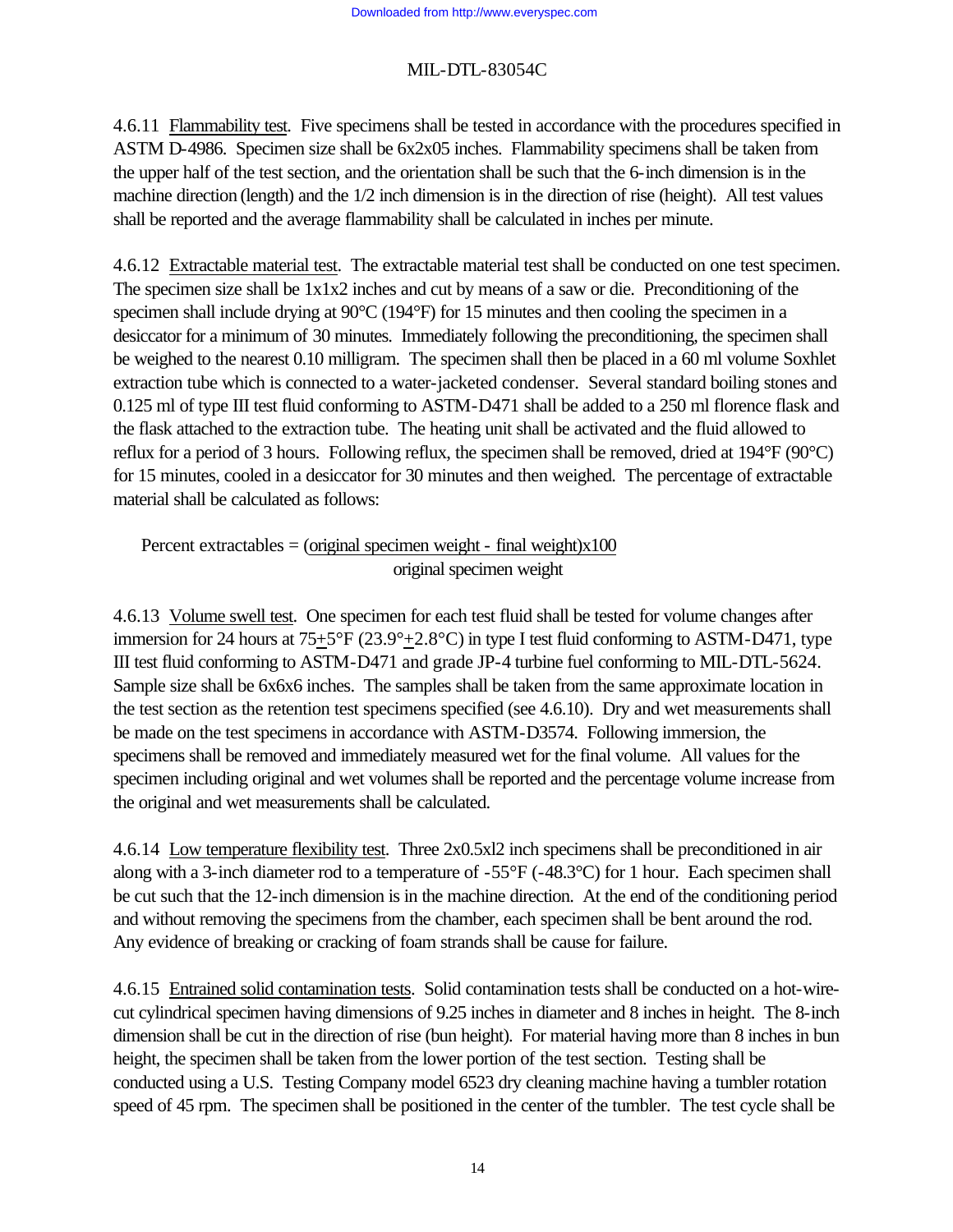5 minutes using a 4-liter charge of type I fluid conforming to ASTM-D471 which has been prefiltered through a 0.8 micron Millipore Filter Corporation filter. Upon completion of the test cycle, the specimen shall be positioned slightly above the fluid level and allowed to drain for 5 minutes prior to removal. The test fluid shall then be tested for level of solid contamination in accordance with Appendix A2 (laboratory filtration) of ASTM-D2276 (see 6.4.2). Following filtration of the test fluid and just prior to removal of the filter pad from the apparatus, the filter and contamination shall be neutralized of static charge with a air deionizer (see 6.5). This step should help to reduce the loss of particles from the filter pad during transfer to the drying oven. Each Millipore filter used shall be dried at 194°F (90°C) for a minimum of 15 minutes and then cooled for a minimum of 15 minutes. A minimum of one control filter shall be run for each set of samples. Test results shall be reported in milligrams per cubic foot of material.

4.6.16 Steam autoclave exposure test. Testing shall be conducted in accordance with ASTM D 1564 steam autoclave test, condition B, for types I, II, III, IV, and V materials. Types I, II, and III shall be tested for 5 hours at  $250^{\circ}$  +5°F (121.1° +2.8°C), and types IV and V shall be tested for 10 hours at  $250^{\circ}$  +5°F (121.1° +2.8°C). Tension tests as specified (see 4.7.4) shall be conducted on five control specimens and five exposed specimens. Prior to testing, exposed specimens shall be post-dried for 30 minutes at 160°F (71.l°C) and then cooled at room temperature for 30 minutes. For all but production testing the results for tensile, stress, and elongation shall be reported before and after exposure, and the average percent change in tensile strength calculated. For production, the average values for tensile strength and elongation before and after exposure shall be reported as well as the percent change in tensile strength.

4.6.17 Fluid immersion tests. Fluid immersion tests shall be conducted on the baffle material under the following conditions (see 3.7.1):

a. Grade JP-5 turbine fuel conforming to MIL-DTL-5624 for 4 weeks at  $200^{\circ}$  +5°F (93.3°)  $+2.8$ °C).

b. Grade JP-4 turbine fuel conforming to MIL-DTL-5624 for 24 weeks at  $160^{\circ}$  +5°F (71.1°  $+2.8$ °C).

c. Hydraulic fluid conforming to MIL-PRF-5606 for 4 weeks at  $160^{\circ}$  +5°F (71.1° +2.8°C).

d. Lubricating oil conforming to MIL-PRF-7808 for 4 weeks at  $160^{\circ}$  +5°F (71.1° +2.8°C).

e. Grade 1100 lubricating oil con forming to SAE-J1899 for 4 weeks at  $160^{\circ}$  +5°F (71.1°  $+2.8$ °C).

f. Grade JP-4 turbine fuel conforming to MIL-DTL-5624 for 4 weeks at  $75^{\circ}F(23.9^{\circ}C)$  (type IV and V foam only).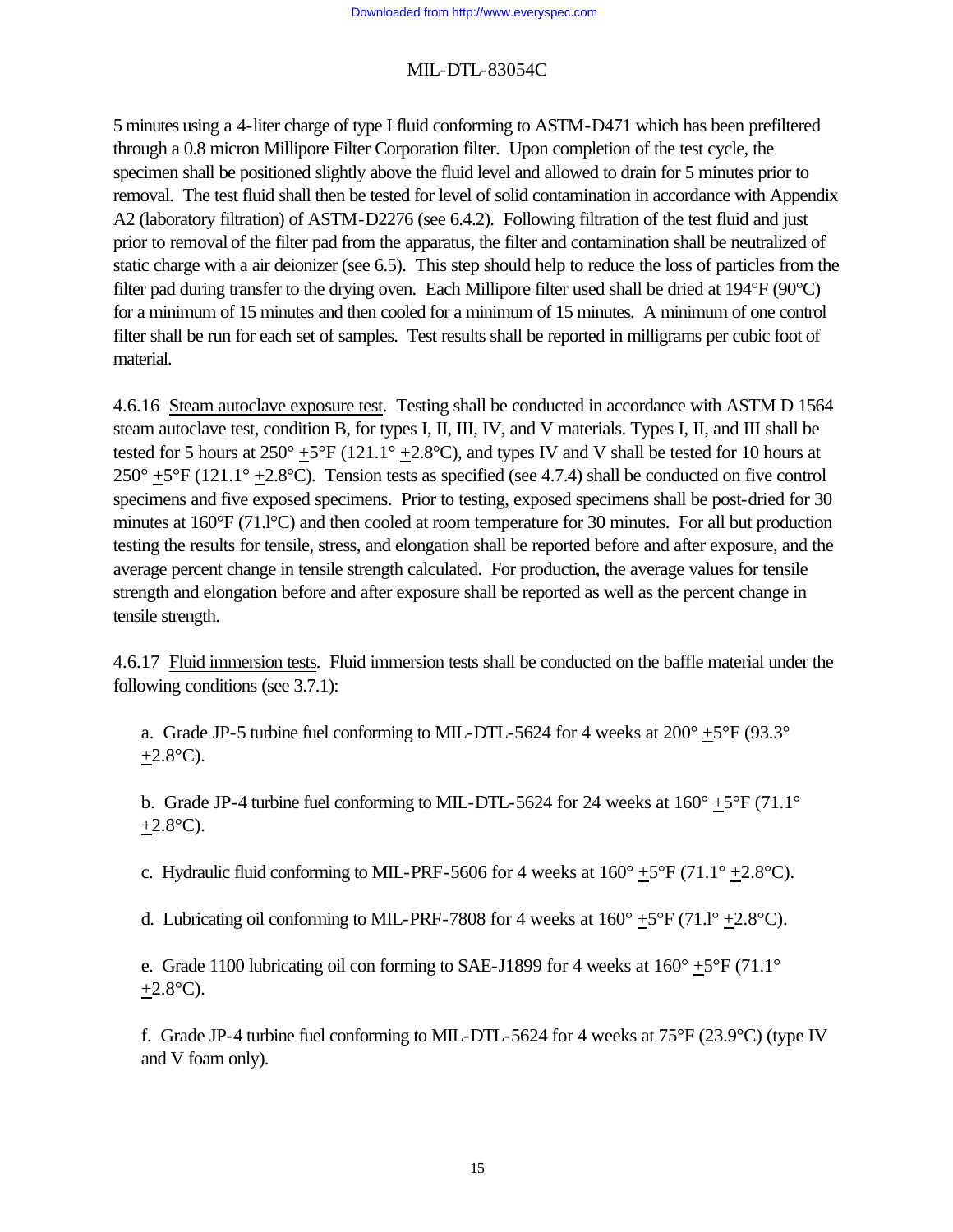4.6.17.1 Fluid immersion tests. Tests in accordance with 4.6.17.a through e shall be conducted in loosely capped jars using approximately 900 +25ml of fluid for each six specimens (types I, II, III foams) and for each nine specimens (types IV, V foam) for each sampling frequency. Specimens shall be taken from the upper half of the test section as specified (see 4.6.5). The testing frequency for each condition shall be every 4 weeks. The grade JP-4 and JP-5 turbine fuels shall include three specimens tension-tested as specified (see 4.6.5), three specimens tested in accordance with the steam autoclave exposure test as specified (see 4.6.16) and in the case of the types IV and V foams three additional specimens shall be tension-tested while fuel wetted as specified (see 4.6.5). Prior to dry tension and steam autoclave testing, the specimens shall be rinsed in petroleum ether, dried for 30 minutes at 160°F (71.l°C), and cooled at room temperature. Wet tension tests shall be run immediate/y after removal from the test fluid. Alt values for original, final (dry and wet), and percent change of tension properties shall be reported.

4.6.17.2 Fuel (JP-4) immersion. Fuel (JP-4) immersion specified (see4.6.17 f.) shall be accomplished in containers sufficient to provide complete immersion for all tension, CLD, and tear specimens. Following the 4-weeks exposure at 75°F (23.9°C) (room temperature), three each specimens shall be immediately tested for wet tension properties as specified (see 4.6.5), wet compression load deflection properties as specified (see 4.6.8) and wet tear resistance properties as specified (see4.6.6). All values and averages shall be reported and the percentage change from the original dry test properties shall be calculated.

#### 4.6.18 Hydrolytic stability tests.

4.6.18.1 200°F Temperature exposure. The baffle material shall be exposed to  $200^{\circ}$  +5°F (93.3°)  $+2.8^{\circ}$ C) and 95  $+5\%$  relative humidity until failure. Types I, II, and III baffle material shall be exposed for 8 days (or failure) and testing frequency shall be at 2, 4, 5, 6, 7, and 8 days; and thereafter, 1 day intervals. Types IV and V baffle material shall be exposed for 24 weeks (or failure) and testing frequency shall be at 1, 2, 3, 4, 5, 6, and 8 weeks; and thereafter, 2 week intervals. Tests shall be conducted in loosely capped glass jars using 50 mls of distilled water for each 900 mls of container volume and nine (maximum) tension specimens for each sampling jar. Specimens shall be supported above the water and the water level maintained throughout the test. A minimum of two specimens for each exposure time shall be tension tested.

4.6.18.2 160°F Temperature exposure. The baffle material shall be exposed to  $160^{\circ}$  +5°F (71.1°  $+2.8^{\circ}$ C) and 95  $+5\%$  relative humidity. Types I, II, and III baffle material shall be exposed for 6 weeks (or failure) and testing frequency shall be 2, 3, 4, 5, and 6 weeks, and thereafter, 1 week intervals until failure. Types IV and V baffle material shall be exposed for 24 weeks (or failure) and testing frequency shall be at 4 week intervals. Tests shall be conducted in either a humidity cabinet or loosely capped jars with 50 mls of distilled water for each 900 mls of container volume. Three tension specimens shall be tested for each sampling frequency.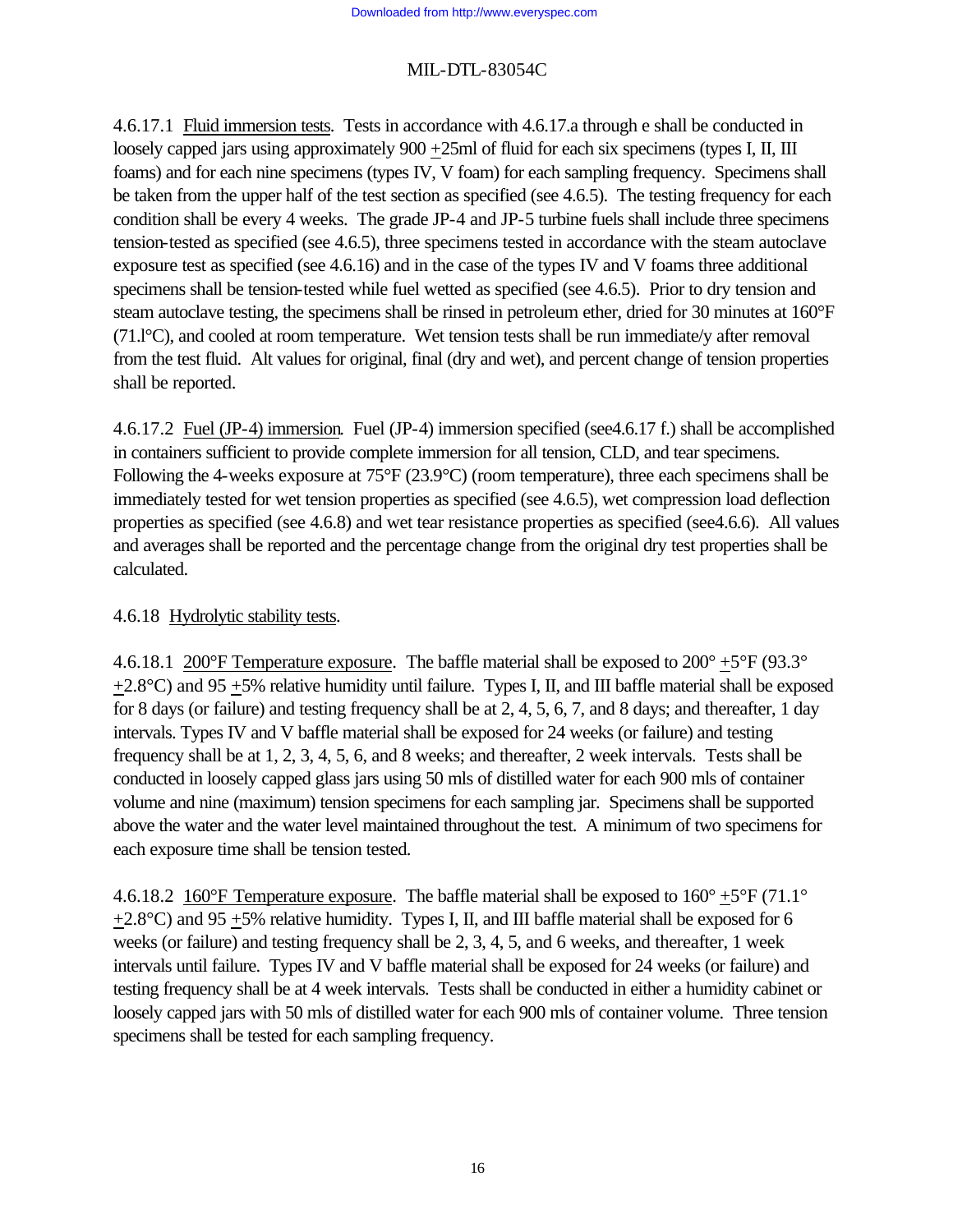4.6.18.3 Immersion at 160°F. The baffle material shall be immersed in pure distilled water at 160°  $+5^{\circ}F(71.1^{\circ}+2.8^{\circ}C)$ . Types I, II, and III baffle material shall be immersed for 6 weeks (or failure) and testing frequency shall be at 2 week intervals until failure. Types IV and V baffle material shall be immersed for 24 weeks (or failure) and testing frequency shall be a 4 week intervals until failure. Three specimens shall be tested for each sampling frequency. Testing shall be conducted in loosely capped jars using 900 +25 mls of water for each nine tension specimens.

4.6.18.4 Dry heat exposure. The baffle material shall be exposed to dry heat at  $250^{\circ}$  +5°F (121.1°  $+2.8$ °C). Baffle material shall be exposed for 8 weeks and testing frequency shall be at 2 week intervals. A minimum of two tension specimens shall be tested for each sampling frequency.

4.6.19 Flame arrestor tests. The flame arrestor characteristics of the baffle material shall be defined using a small scale flame tube type apparatus having a minimum total volume of 5 cubic feet and a 100 square inch cross sectional area. The following parameters shall be satisfied in all the testing:

a. Stoichiometric propane/air mixture (4.5 to 5.2 volume percent propane) verified by bomb sampling.

b. Spark ignition source having a minimum of 0.25 millijoules energy

c. Dry arrestor material

d. Minimum instrumentation shall include: pressure rise, combustion temperature indication, and visual, photographic, or photocell indication of flame penetration downstream of arrestor.

e. Combustion relief area shall be 80% of cross-sectional area or greater. The material used for the testing shall be taken from a given bun which has been sufficiently tested to establish its air pressure drop (porosity) characteristics. The material shall always be oriented in the test apparatus to permit flame penetration in the direction of porosity testing (direction of rise or bun height).

If possible, baffle material used shall be in the lower half of the air pressure drop range. For example type I: 0.190 to 0.235; type II: 0.140 to 0.185; type III: 0.250 to 0.290; type IV: 0.140 to 0.185; type V: 0.250 to 0.290 inch of water.

4.6.20 Material oversize. The material shall always be slightly oversized, 2% maximum when installed and restraints used to avoid arrestor movement during testing. The combustible mixture on each test shall be verified by bomb sampling and shall meet the minimum criteria for pressure rise, see figure 3.

4.6.21 Testing. The following testing shall be conducted and all data results shall be reported for each test condition (see figure3 for typical flame arrestor apparatus):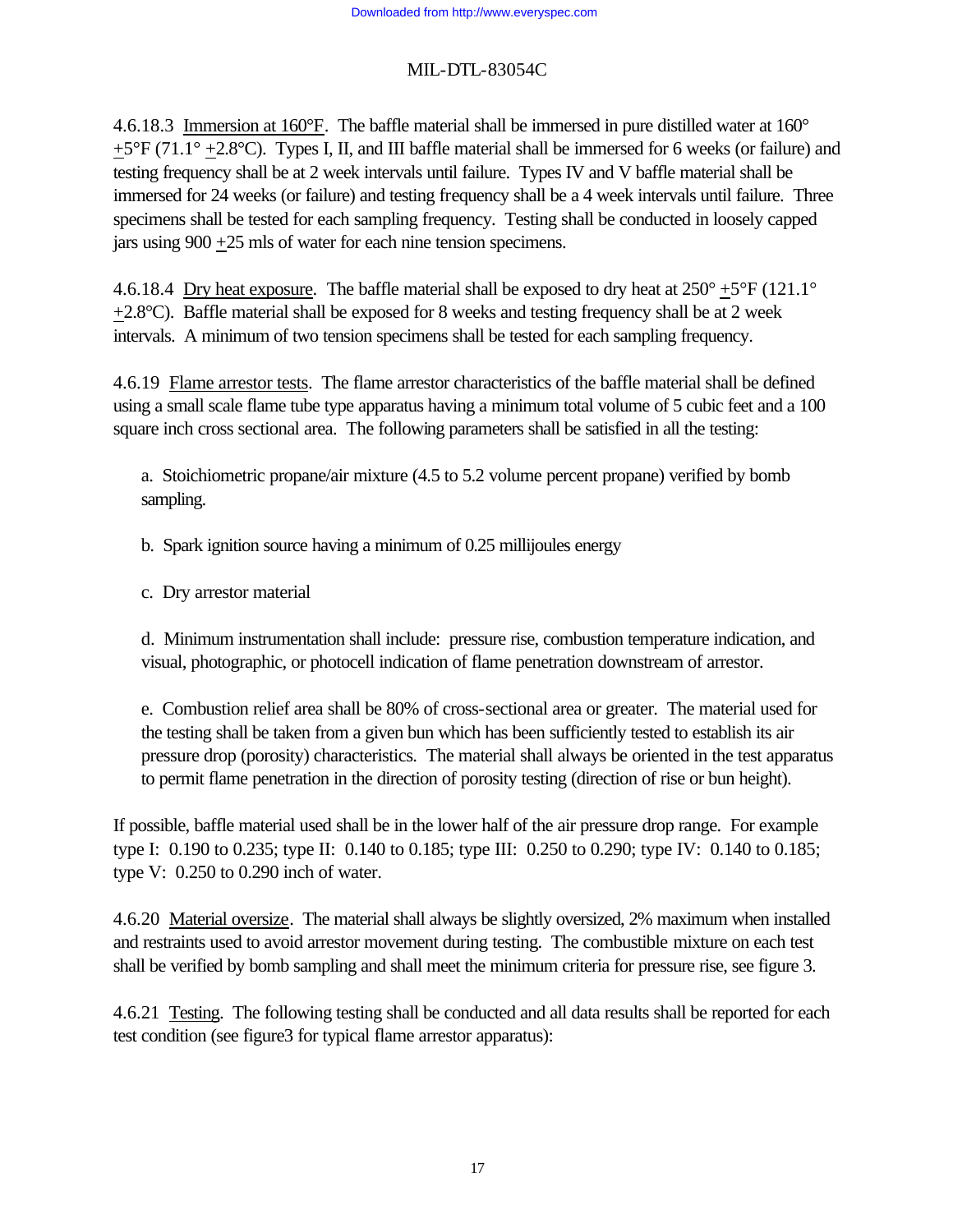4.6.21.1 Single void ignitions. Single void ignitions shall be conducted at 3 psig (17.6 psia) initial pressure with percent combustion volumes (percent  $V_c$ ) of:

a. Types I, II, and IV: 5, 10, 15, 20, 30, 40, and 50 volume percent

b. Types III and V: 10, 20, 30, 35, 40, 50, and 60 volume percent

A minimum of one test shall be conducted for a given condition and all data such as bomb and system pressure rise, test temperature, extent and location of arrestor damage, and any other related information shall be submitted to the qualifying activity. A plot of pressure rise versus (percent) combustion volume shall be submitted for each initial pressure condition. Repeat test may be conducted on the material provided the damaged (burned) arrestor is replace after each test. All tests shall be conducted at standard temperatures and conditions.

4.6.21.2 Arrestor volume. The amount of arrestor (thickness) required to prevent flame propagation from  $V_c$  to  $V_v$ . when the combustion volume ( $V_c$ ) is set at 9.1 and 16.7 volume percent and 0 and 3 psig initial pressures shall be determined. Testing shall be conducted at 1 inch thick intervals and at the minimum required arrestor thickness  $(T_m)$ , a minimum of two tests shall be conducted. Repeat tests may be run only if material is undamaged. All data including system and bomb pressure rise, test temperatures, extent and location of arrestor damage, and any other related information shall be reported. The ratio of arrestor volume to combustion volume or  $V_a/N_c$  shall be calculated for each minimum arrestor thickness  $(T_m)$ .

4.6.22 Corrosion and adhesion test. One 4x3x3 inch baffle material specimen cut such that the 4 inch dimension is in the direction of material rise shall be exposed in contact with 7075 aluminum alloy in accordance with specification UNS A97075 for 14 days at  $75^{\circ}$  +5°F (23.9° +2.8°C) (room temperature) and 95 +5% relative humidity.

4.6.22.1 Surface finish. Two sets of metallic plates shall be used having a surface finish of 5-15 microinch finish obtained by lapping. The roughness shall he determined by a profilometer or equivalent instrument. The roughness reading is the arithmetical average (AA) of the deviations in the surface expressed in micro-inches measured normal to the surface. For these tests the surface finish should be as follows:

5-15 micro-inch measure perpendicular to the lay at a roughness-width cutoff rating of 0.030 inch and a maximum roughness-width rating of 0.015 inch. One set shall be clamped together with the baffle material specimen such that the baffle material is compressed from 4 to 3 inches in thickness in contact with the polished surfaces. This set along with the extra plates (controls) shall then be exposed for 14 days at room temperature and 95 +5% relative humidity in a sealed container or humidity cabinet. Test specimens should be oriented such that the metal plates are vertical in order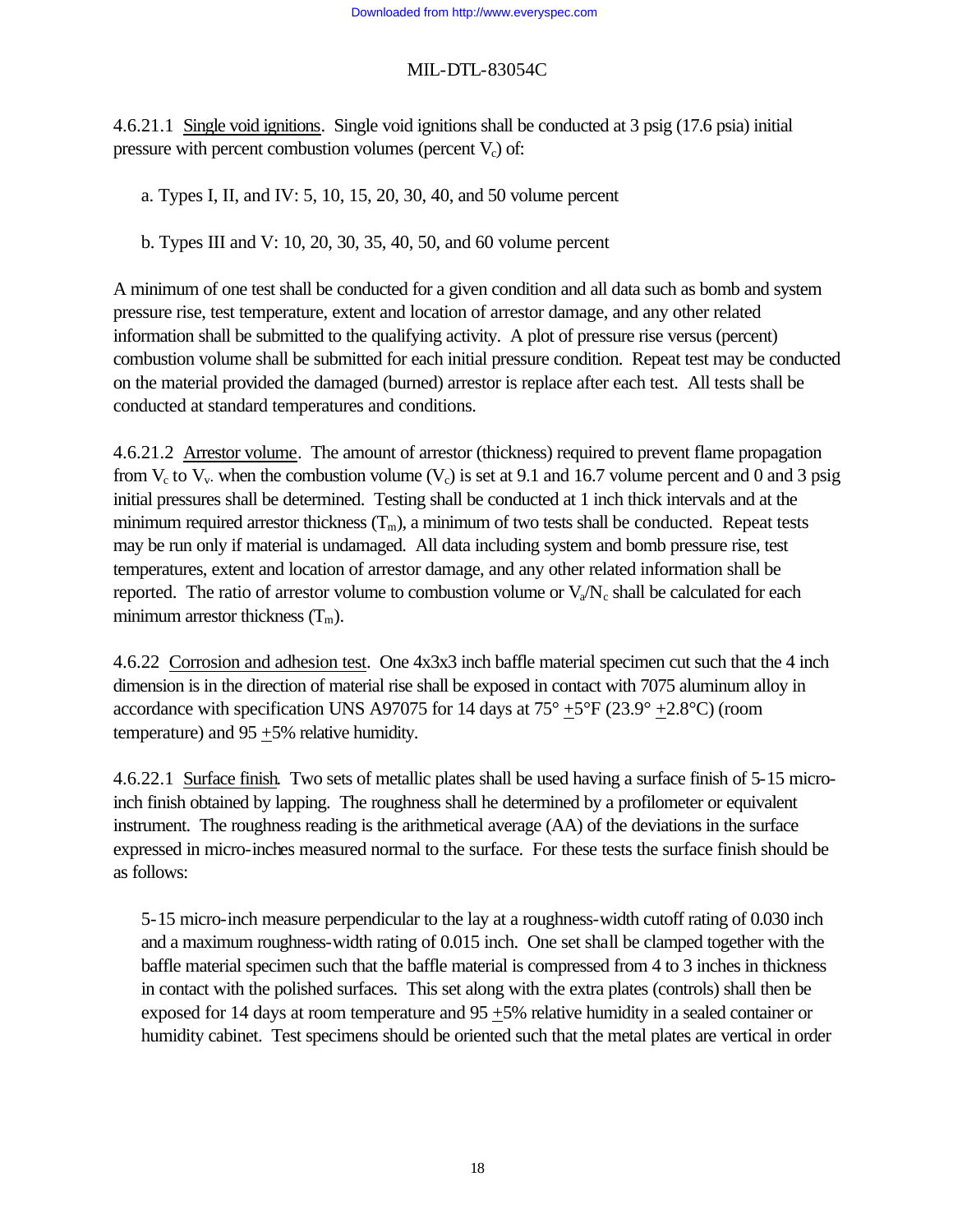to minimize moisture condensation and pooling on the plate surfaces. At the termination of the test, there shall be no adhesion of the baffle material :o the metal plates nor shall there be any evidence of pitting, erosion, corrosion, or bad discoloration as a result of the material contact, as determined by the following procedures. The basis for the comparison shall be the exposed set of control plates.

a. The surfaces of the plates which were in contact with the material shall be inspected for such things as discoloration, deposits, and pitting. If any of these conditions exists, the surface of the plates shall be washed in precipitation naphtha. Deposits determined as urethane materials or elements there from which can be removed by this process shall be construed as adhesion.

b. If any other marks remain on the surface of the plates after being washed in precipitation naphtha as specified (see 4.6.20(a)), the surfaces shall be lightly polished with a nonabrasive cloth buff. Any pits or eroded marks remaining after this process shall be construed to be corrosion. Discoloration or staining (marks which do not physically affect the surface of the plates and which easily wash off or buff off) shall not be considered detrimental.

4.6.23 Sunshine test. The baffle material shall be tested for up to 100 hours exposure to the accelerated weathering produced by a carbon arc lamp in accordance with ASTM-G23. Five samples (slabs) of material, approximately 8x2x2 inches thick, shall be cut from the upper one-third of the test section and adjacent to or near the qualification test specimens as specified (see 4.6.5). These five samples shall be exposed for test periods of 20, 40, 80, and 100 hours of continuous spectral radiation. Sample slabs shall be positioned such that the radiation source is directed at the top surface. At the end of each test period, a sample shall be cut into four ½ inch thick slabs, identified, and each slab subjected to the tension tests specified (see 4.6.5) using as many dumbbell specimens as a sample slab will provide. All values shall be reported, and the percent loss in tensile strength for a given exposure time and depth shall be calculated. In addition, the extent and depth of visible discoloration to each sample slab shall be reported. Test specimens and any unused exposed material shall be forwarded to the qualifying activity for examination. All details relating to the test condition and equipment used shall be provided including model numbers, type of carbon arc sources, filters, distance of sample slabs from the light source, sample (drum) rotation speed, test temperature, and humidity.

4.6.24 Infrared spectrum analysis test. The baffle material shall be characterized (identified} by an infrared spectrometer using a frustrated multiple internal reflectance (FMIR) technique. The spectrum shall be of such detail as to clearly distinguish it from a standard polyether foam. A reference polyether spectrum shall be included for comparison. The following criteria shall be satisfied where applicable:

a. Baseline of the spectrum determined at 5 microns wavelength shall be a minimum of 95% transmittance.

b. Scan speed shall be such as to obtain optimum resolution.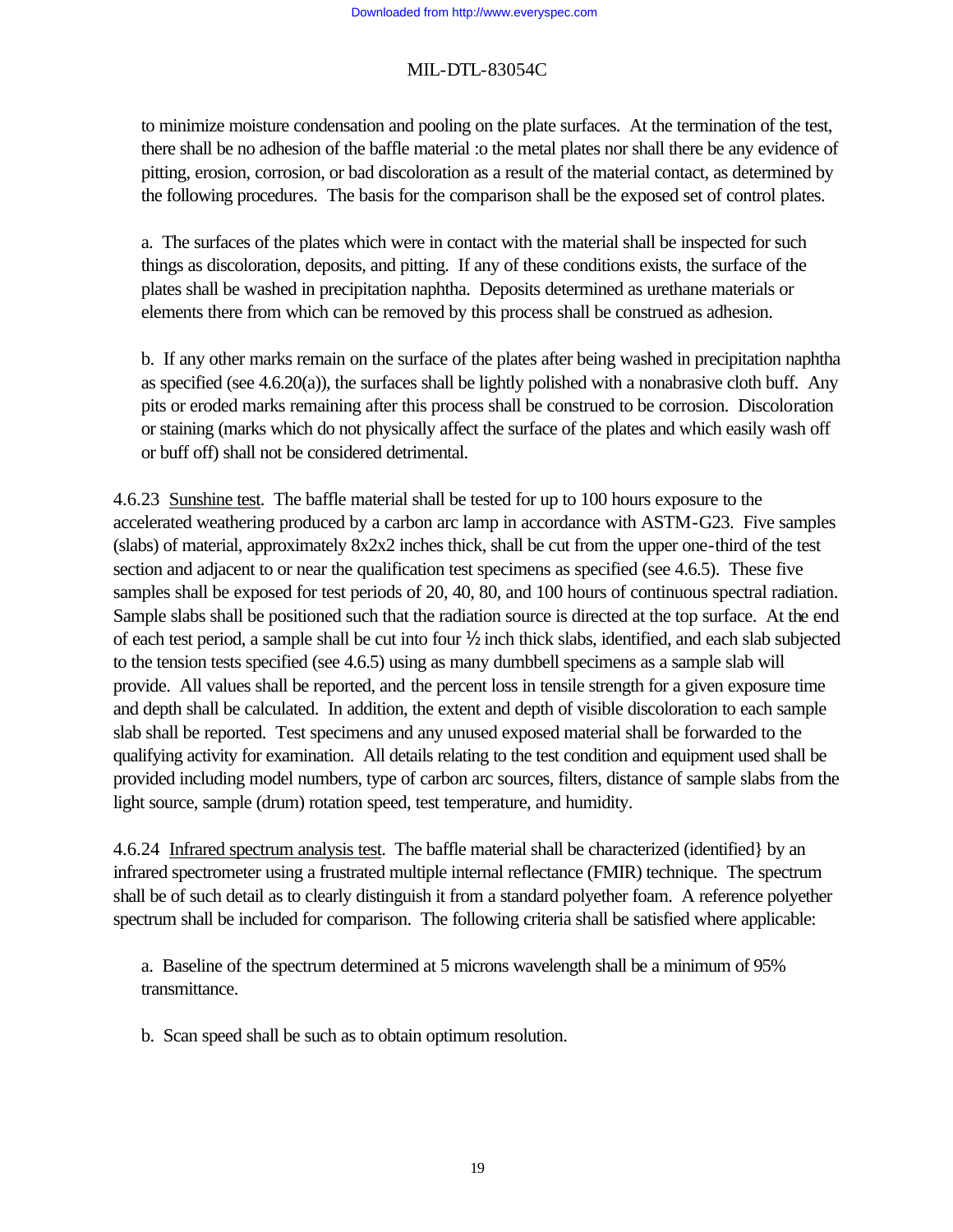c. A 45° KRS-5 prism, Perkin-Elmer Corporation part number 186-1595, or equivalent and FMIR attachment, Perkin-Elmer Corporation part number 186-0174, or equivalent shall be used to maintain the specimen for analysis. All equipment used as well as details of test procedure and instrument settings such as scan speed, slot opening shall be identified for future reference.

#### 5. PACKAGING

5.1 Packaging. For acquisition purposes, the packaging requirements shall be as specified in the contract or order (see 6.2). When actual packaging of materiel is to be performed by DoD personnel, these personnel need to contact the responsible packaging activity to ascertain requisite packaging requirements. Packaging requirements are maintained by the Inventory Control Point's packaging activity within the Military Department or Defense Agency, or within the Military Department's System Command. Packaging data retrieval is available from the managing Military Department's or Defense Agency's automated packaging files, CD-ROM products, or by contacting the responsible packaging activity.

### 6. NOTES

(This section contains information of a general or explanatory nature which may be helpful, but is not mandatory.)

6.1 Intended use. The baffle material covered by this specification is intended for use in aircraft fuel tanks using gasoline or kerosene type fuels at temperatures from -55° to 160°F (-48.3° to 71.1°C) for explosion and fire suppression. Types IV and V baffle material maybe used in dry bay areas (cavities) up to 160 $\rm{^{\circ}F}$  (71.1 $\rm{^{\circ}C}$ ) (vapor). Temperatures greater than 160 $\rm{^{\circ}F}$  (71.1 $\rm{^{\circ}C}$ ) and high humidity conditions will shorten the service life. Use of types I, II, and III baffle material in dry bay areas is not recommended.

6.2 Acquisition requirements. Acquisition documents must specify the following:

a. Title, number, and date of the specification.

b. Issue of DoDISS to be cited in the solicitation, and if required, the specific issue of individual documents referenced (see 2.1).

c. Type baffle material required (see 1.2) and size (see 3.8)

e. Location and conditions for testing (see 4.4)

d. Packaging requirements (see 5.1).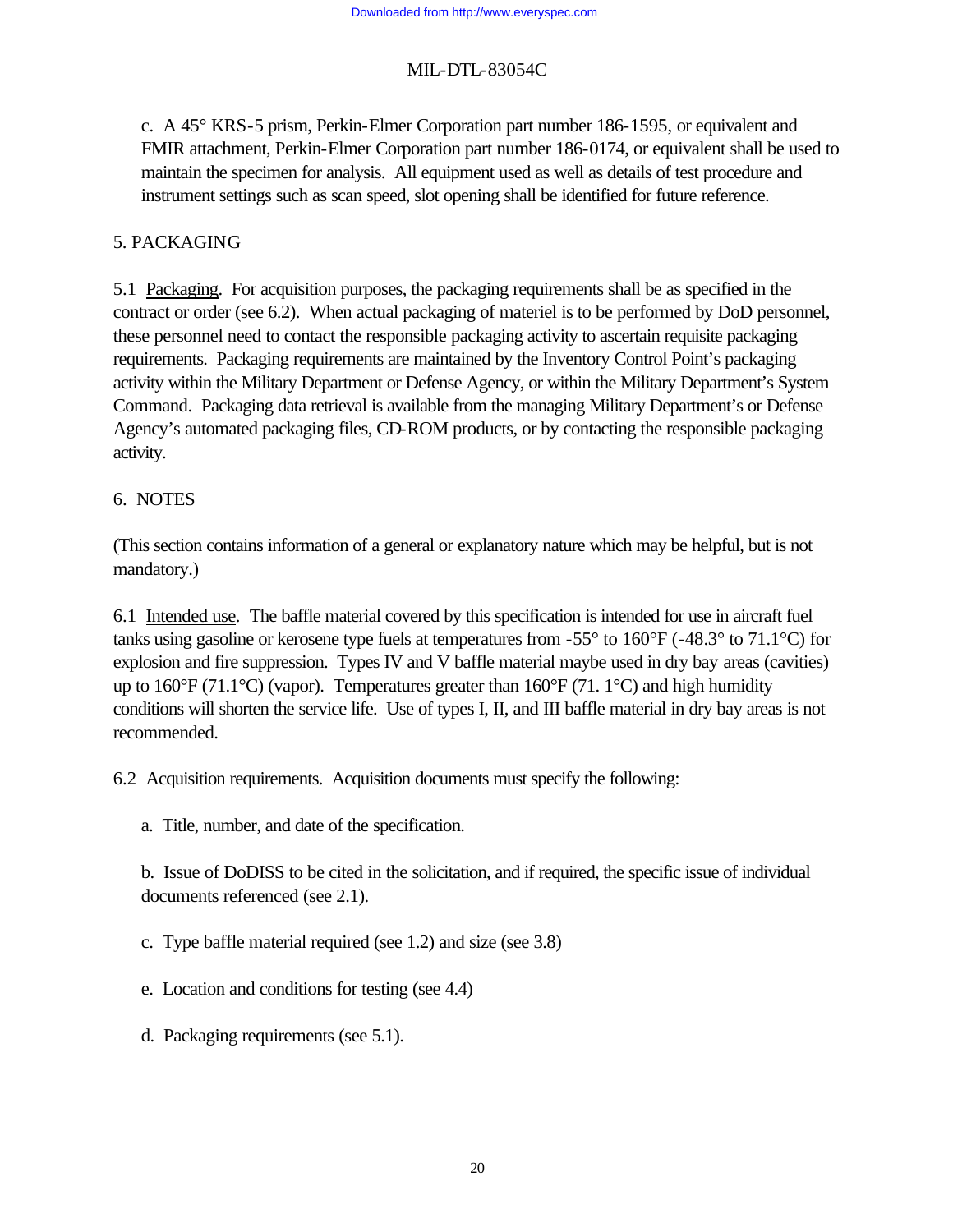6.3 Qualification. With respect to products requiring qualification, awards will be made only for products which are, at the time of award of contract, qualified for inclusion in Qualified Products List QPL-83054, whether or not such products have actually been so listed by that date. The attention of the contractors is called to these requirements, and manufacturers are urged to arrange to have the products that they propose to offer to the Federal Government tested for qualification in order that they may be eligible to be awarded contracts or purchase orders for the products covered by this specification. Information pertaining to qualification of products may be obtained from WR-ALC/LGEC, 420 Second Street, Suite 100, Robins AFB, GA 31098-1640.

6.4 Subject term (key word) listing.

Density test Fluid immersions Hydrolytic stability **Porosity** Thermal decomposition Tracer element

6.5 Storage life. The storage life of the baffle material covered by this specification is not limited, provided it is maintained in the original sealed polyethylene bag plus opaque over wrap at temperatures below 90°F (32.2°C). Storage should be in an area out of direct sunlight and outside weather, including high humidity and temperature. The material should be inspected for evidence of discoloration or surface deterioration (loss in tensile properties) prior to use.

6.5.1 Electrostatic compatibility. The user is cautioned that due to their low electrical conductivity properties, the baffle materials covered by this specification can generate static electricity during certain aircraft fuel system operations. Electrostatic discharges can be generated when fuel or a fuel/air mixture (mist) is directly impinged upon the foam. This charging mechanism is more conducive when the fuel has a low electrical conductivity property. Special consideration should be given when designing the foam kit to ensure that direct impingement of fuel or fuel/air mixture is eliminated. Electrostatic compatibility of the foam kit design should be verified through tests using a turbine fuel with low electrical conductivity properties.

6.5.2 Entrained solid contamination tests. May also use, 5-23, 5-24, and 5-47 through 5-52 of T.O. 42B-1-1.

6.5.3 Air deionizer. An available source for the model 2U500 air deionizer is the Nuclear Products Company, 2519 N. Merced Avenue, South El Monte, CA 91733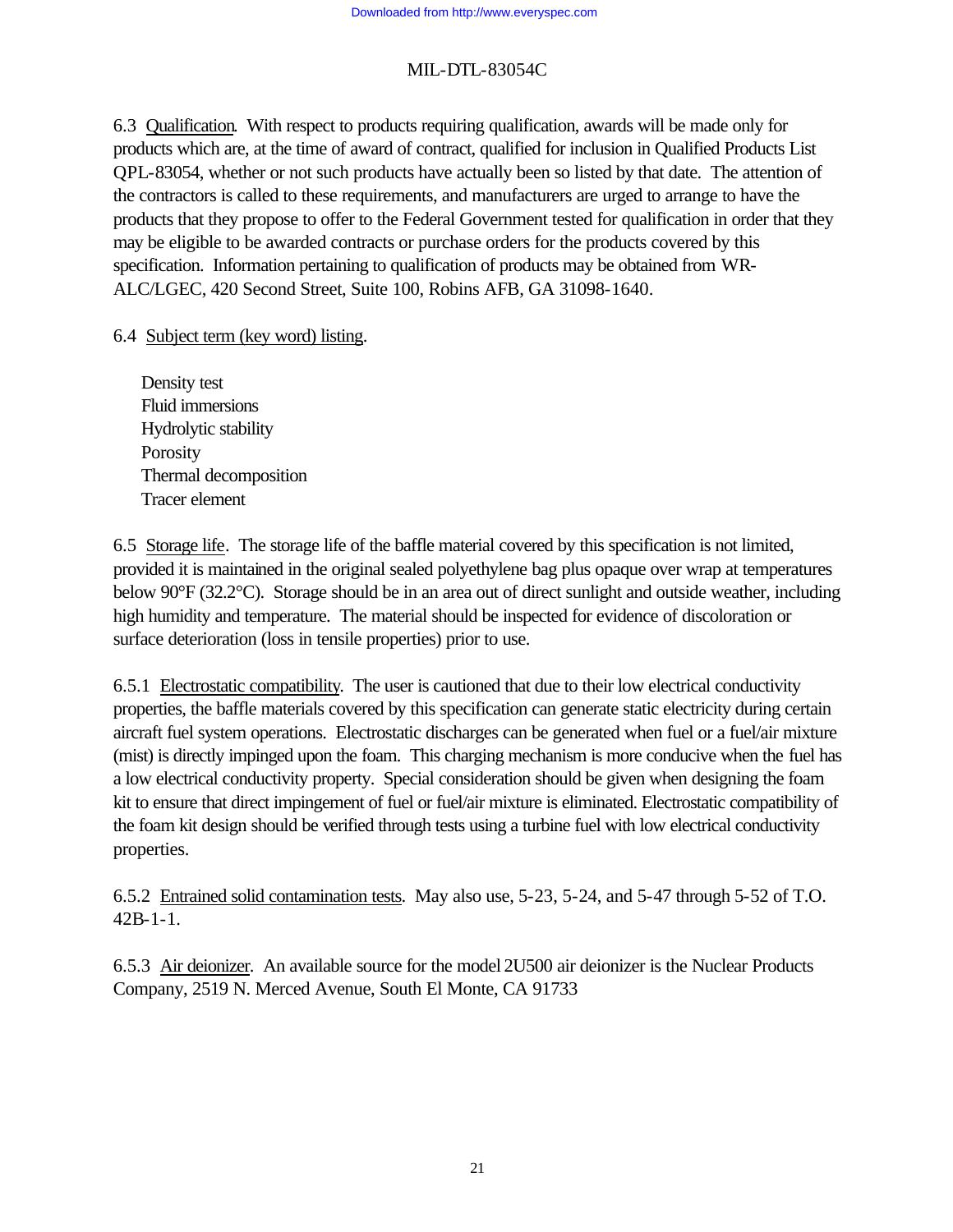### 6.6 Definitions.

6.6.1 Run of material. Any continuous batch of product or a machine run produced over any continuous time period, the maximum run time being a 12-hour period. When production is interrupted for 2 or more hours, this will constitute a new run.

6.6.2 Lot. Fifteen machine runs of product.

6.6.3 Test section width. The standard width direction on a bun (40 or 44 inches).

6.6.4 Direction of rise. The height direction relative to the standard bun (the 8- or 12-inch direction).

6.6.5 Machine direction. The lengthwise direction during production or the longest dimension relative to the standard bun size.

6.7 Air deionizer. An available source for the model 2U500 air deionizer specified (see 4.6.15) is the Nuclear Products Company, 2519 N. Merced Avenue, South El Monte, CA 91733.

6.8 Changes from previous issue. Marginal notations are not used in this revision to identify changes with respect to the previous issue due to the extent of the changes.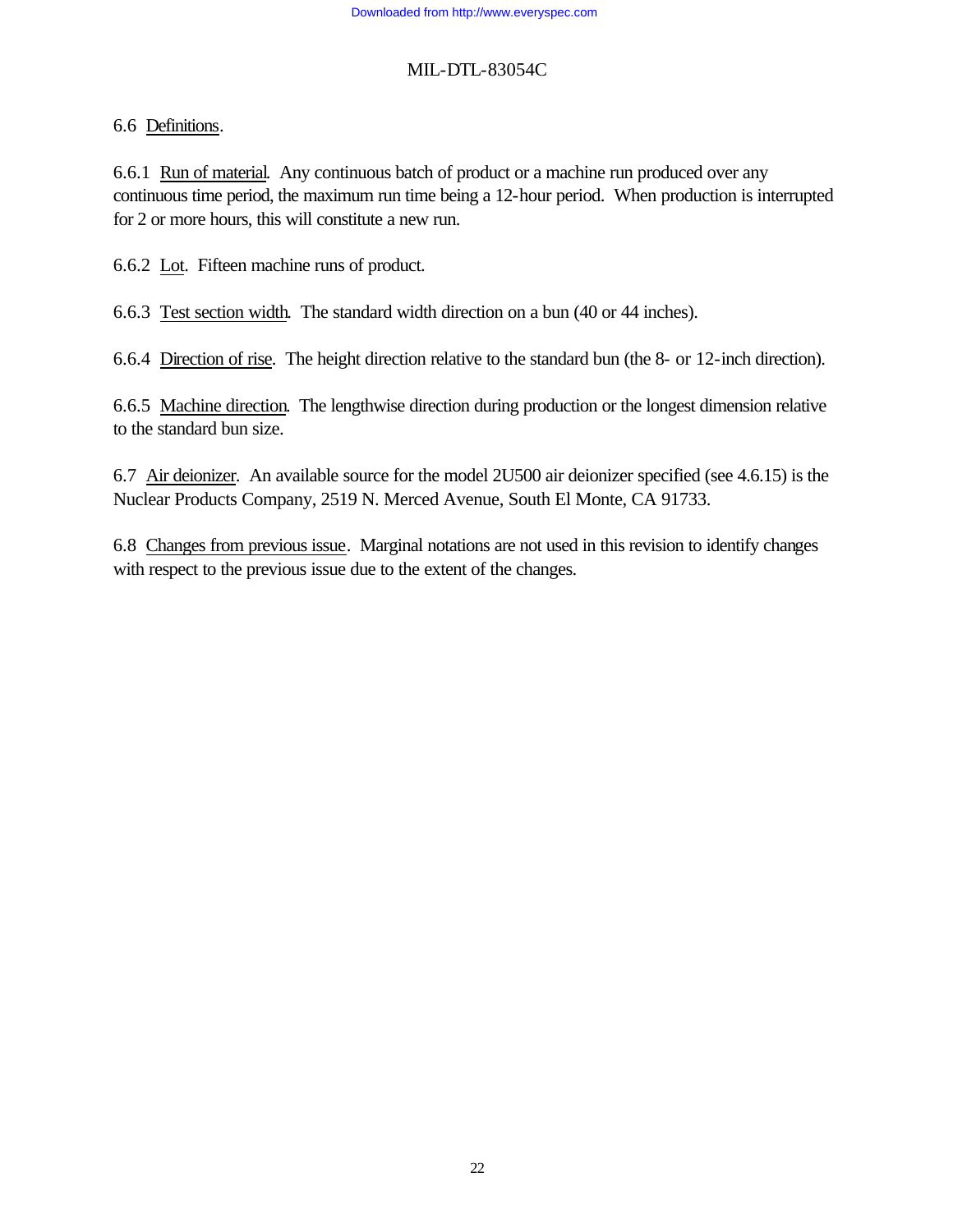|  |  |  | TABLE I. Physical properties and characteristics. |
|--|--|--|---------------------------------------------------|
|--|--|--|---------------------------------------------------|

| Property                                                       | Requirements |                                    |               | Test               |                   |          |
|----------------------------------------------------------------|--------------|------------------------------------|---------------|--------------------|-------------------|----------|
|                                                                | Type I       | Type II                            | Type III      | Type IV            | Type V            |          |
| Color                                                          | Orange       | Yellow                             | Red           | Dark Blue          | <b>Light Blue</b> | 4.6.2    |
| Density range $(lb/ft^3)$                                      | 1.70-2.00    | $1.20 - 1.45$                      | $1.20 - 1.45$ | $1.20 - 1.45$      | 1.20-1.45         | 4.6.3    |
| Porosity. (Air pressure drop)                                  | $7 - 15$     | $8 - 18$                           | 20-30         | $8 - 18$           | 24-34             | 4.6.4    |
| Air Pressure drop (inches of<br>water                          | 0.190-0.285  | 0.140-0.230                        | 0.250-0.330   | $0.140 - 0.230$    | 0.270-0.370       | 4.6.4    |
| Tensile strength (psi)                                         | 15 (Min)     | $15 \text{ (Min)}$                 | 15 (Min)      | 10 (Min)           | 15 (Min)          | 4.6.5    |
| Tensile stress at 200 percent                                  | 10 (Min)     | 10 (Min)'                          | 10 (Min)      |                    |                   | 4.6.5    |
| elongation (psi)                                               |              |                                    |               |                    |                   |          |
| Ultimate elongation                                            | 220 (Min)    | 5 (Min)                            | 5 (Min)       | 3 (Min)            | 3 Min)            | 4.6.6    |
| Tear resistance (Pounds per<br>inch                            | 5 (Min)      | 220 (Min)                          | 220 (Min)     | 100 (Min)          | 100 (Min)         | 4.6.5    |
| <b>Constant deflection</b><br>compression set (Percent)        | 30 (Max)     | 35 (Max)                           | 35 (Max)      | $30 \text{ (Max)}$ | 30 (Max)          | 4.6.7    |
| Compression load deflection<br>at 25 percent deflection (psi)  | $0.40$ (Min) | $0.30$ (Min)                       | $0.30$ (Min)  | $0.35$ (Min)       | $0.35$ (Min)      | 4.6.8    |
| 65 percent deflection (psi)                                    | $0.60$ (Min) | $0.50$ (Min)                       | $0.50$ (Min)  | $0.60$ (Min)       | $0.60$ (Min)      |          |
| Load deflection curve from 0<br>to 80 percent deflection       | Report       | Report                             | Report        | Report             | Report            | 4.6.8.1  |
| Fuel displacement (Volume -<br>percent)                        | $3.0$ (Max)  | $2.5$ (Max)                        | $2.5$ (Max)   | $2.5$ (Max)        | 2.5 (Max)         | 4.6.9    |
| Fluid retention (Volume -<br>percent) Fuel                     | $2.5$ (Max)  | $2.5$ (Max)                        | $5.0$ (Max)   | $2.5$ (Max)        | $5.0$ (Max)       | 46.IO    |
| Water                                                          | Report       | Report                             | Report        | Report             | Report            | 4.6.10.1 |
| Flammability (Inches/Minute)                                   | $10$ (Max)   | 15 (Max)                           | $15$ (Max)    | 15 (Max)           | 15 (Max)          | 4.6.11   |
| Extractable materials (Weight<br>Percent)                      | $3.0$ (Max)  | $3.0$ (Max)                        | $3.0$ (Max)   | 3.0 (Max)          | 3.0 (Max)         | 4.6.12   |
| Volume increase after fluid<br>age (Volume-percent)            |              |                                    |               |                    |                   |          |
| Type I fluid                                                   | $0-5$        | $0 - 5$                            | $0 - 5$       | $0 - 15$           | $0 - 15$          | 4.6.13   |
| Type III fluid                                                 | $0 - 12$     | $0 - 12$                           | $0 - 12$      | $0 - 37$           | $0 - 37$          | 4.6.13   |
| Grade JP-4 turbine fuel                                        | $0 - 10$     | $0 - 10$                           | $0$ to $10$   | $0 - 25$           | $0 - 25$          | 4.6.13   |
| Low temperature flexibility                                    |              | No cracking or Breaking of Strands |               |                    |                   | 4.6.14   |
| Entrained solid contamination<br>(Milligrams/cubic foot) Steam | $11.0$ (Max) | 11.0 (Max)                         | 11.0 (Max)    | $11.0$ (Max)       | $11.0$ (Max)      | 4.6.15   |
| autoclave exposure (Maximum<br>Tensile Loss in Percent)        | 40 (Max)     | 40 (Max)                           | 40 (Max)      | 30 (Max)           | 30 (Max)          | 4.6. I6  |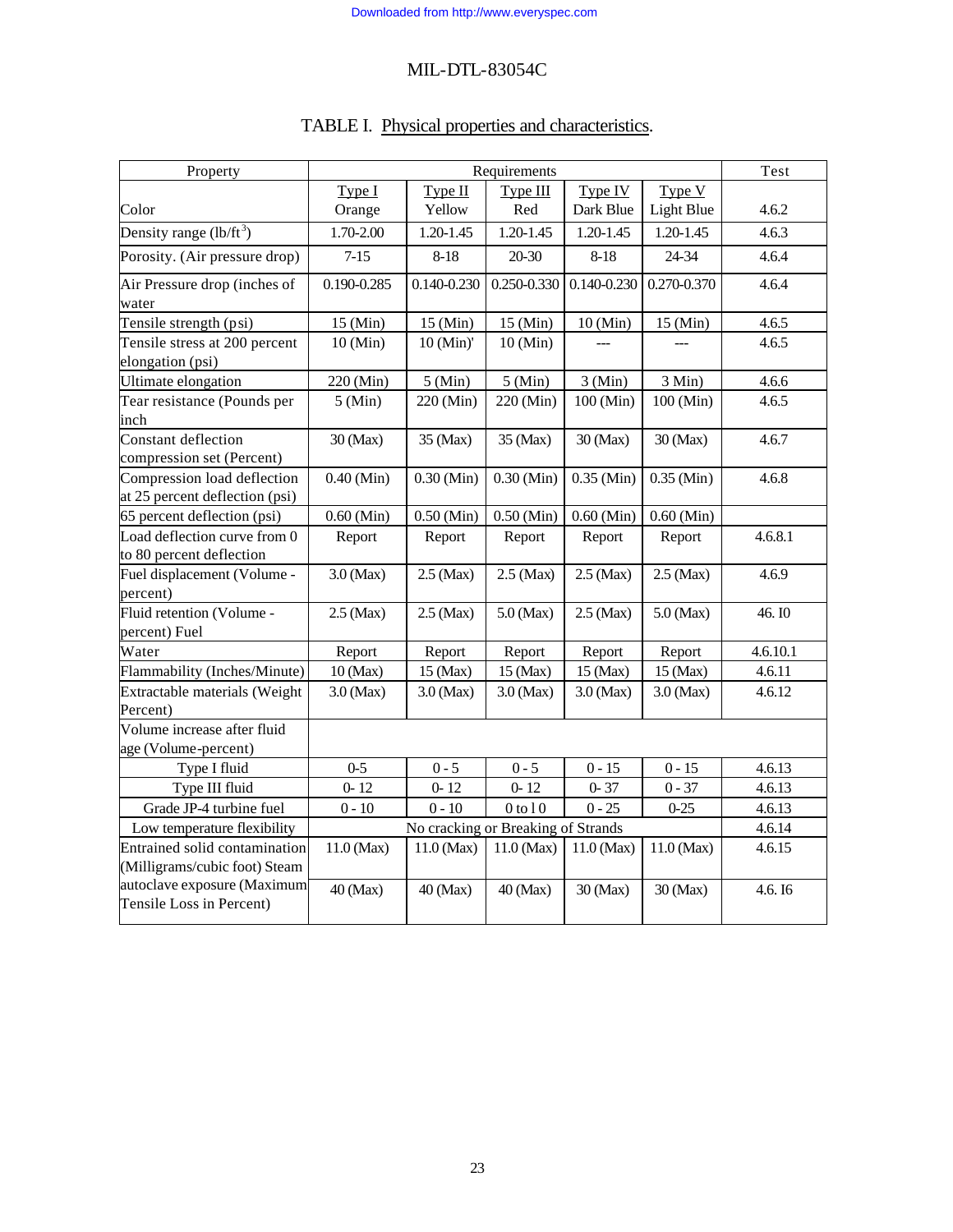

NOTE: FOR DETAILS, SEE SCOTT PAPER COMPANY DRAWING YHIO2-O67X 54, EQUIVALENT.

FIGURE 1. Porosity test jig.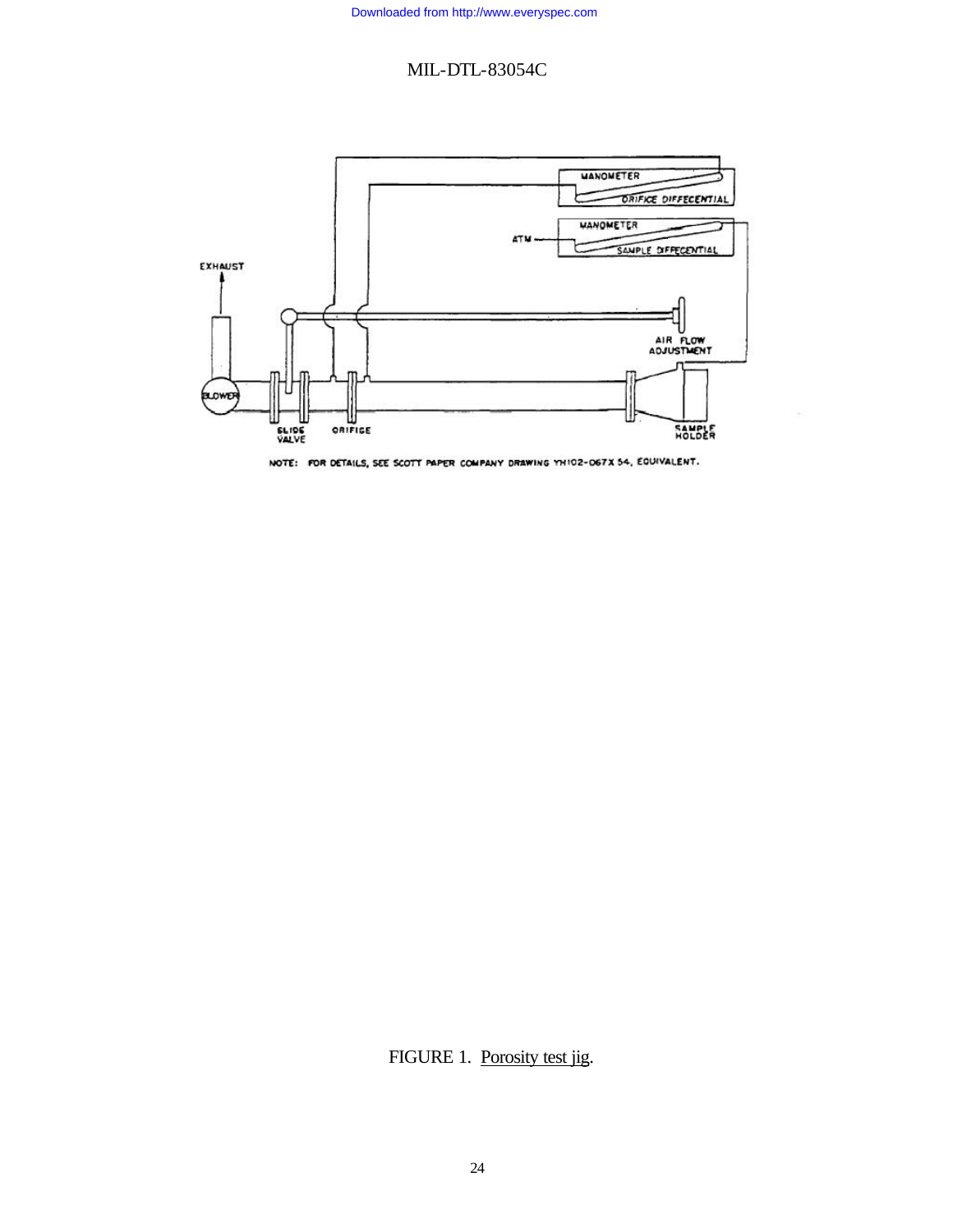

POROSITY -PORES PER INCH

FIGURE 2. Porosity curve.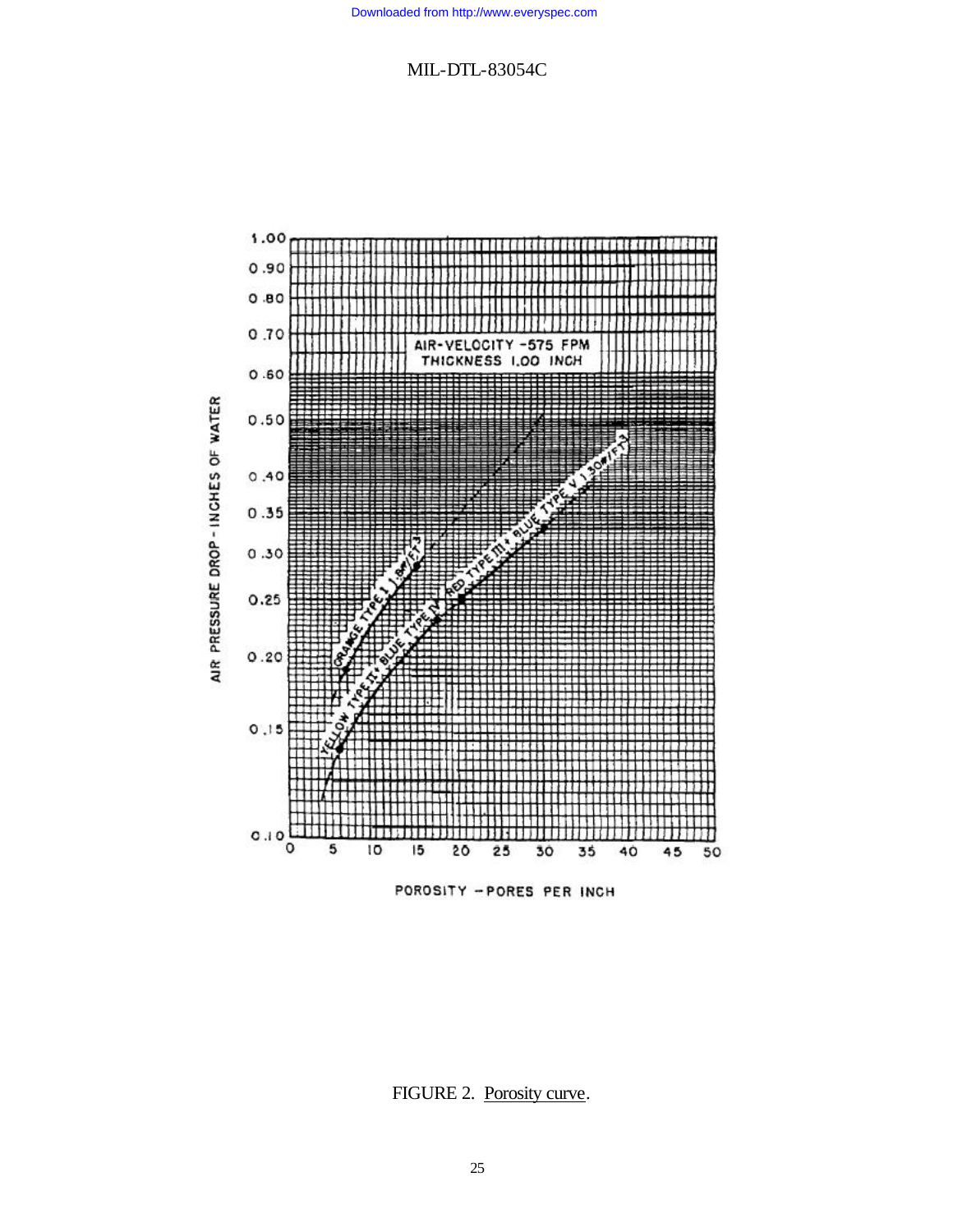$P_{(min)} = (8xP_0)$  0.7 where  $P_0 =$  initial pressure of system in psia. The following definition shall apply (see figure 3):

 $V_c$  = combustion (ignition) volume

 $V_a$ = arrestor volume

 $V<sub>V</sub>$  = void volume downstream of arrestor

 $V_r$  = relief volume =  $V_a + V_v$  $V_t =$  total volume of apparatus =  $V_c + V_r$ 

 $T_m$  = minimum arrestor thickness required to prevent flame propagation from  $V_a$  to  $V_v$ 



(a) Typical set-up for single void ignitions



(b) Typical set-up for arrestor thickness tests

FIGURE 3. Flame arrestor apparatus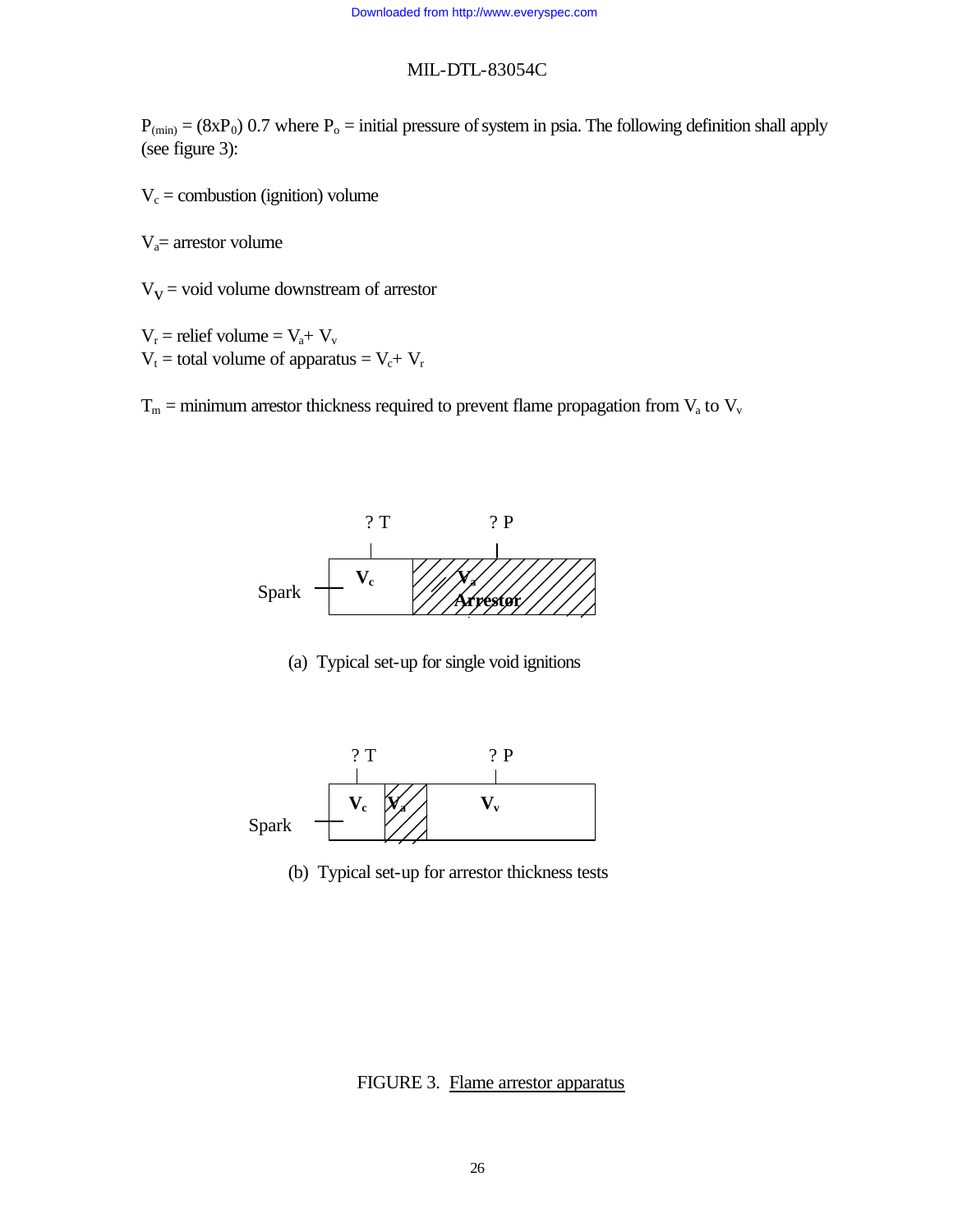Air Force - 99 DLA - IS

Custodian: Preparing Activity

Agent: Air Force - 99

(Project 9330-0174)